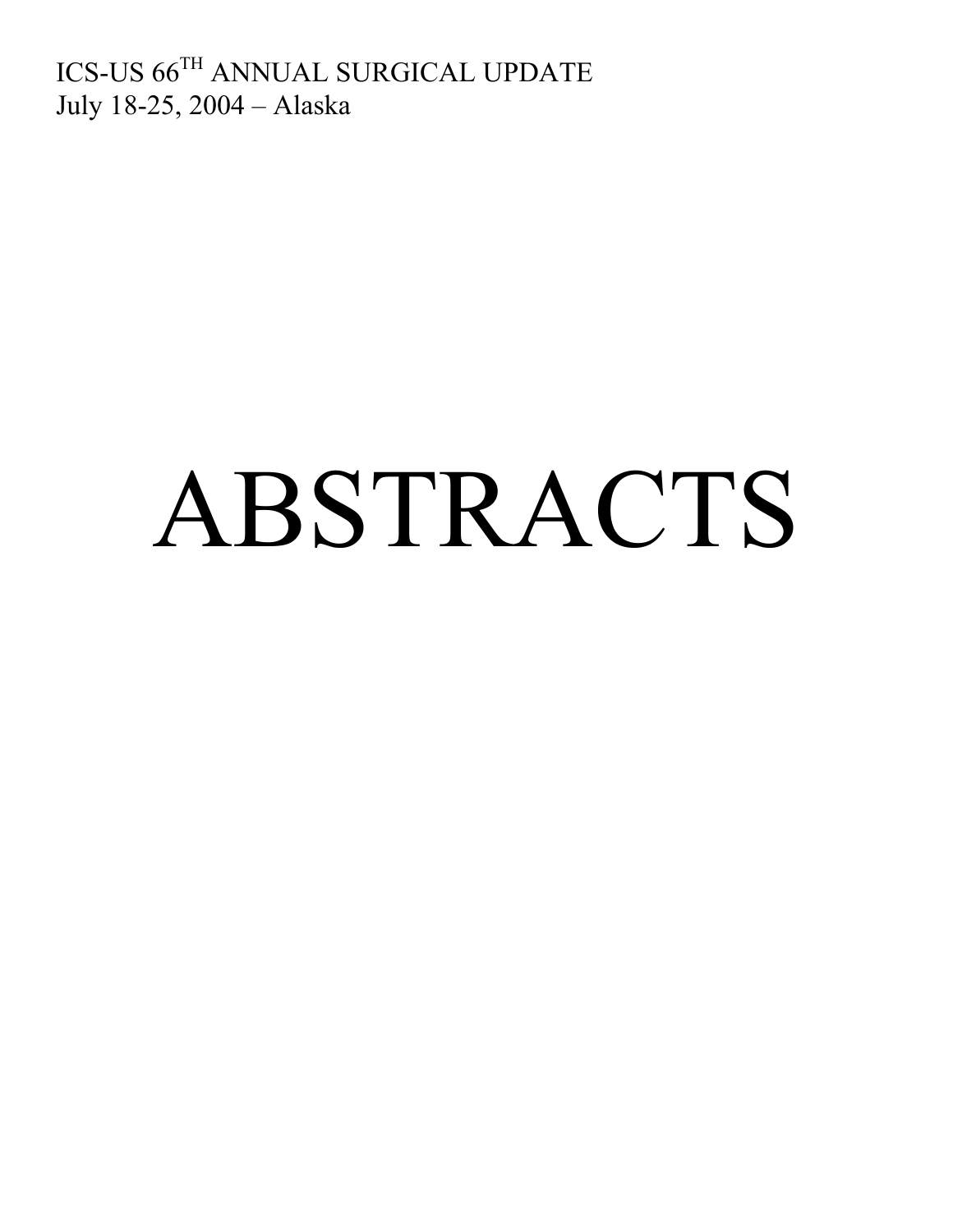## **Violence Against Women--The Unspoken Crisis**

Jay Bachicha, MD

Violence against women has become increasingly recognized as a significant public health problem. The cope of violence against women is enormous. In this presentation, the demographics of violence against women are presented and data are given to show that this is a significant source of physical and psychological trauma to women in all economic and social groups. Though much of the known data comes from the United States and western Europe, no country in the world escapes the plague of abuse of women by their partners. In view of this fact, domestic violence is presented in international terms.

The primary focus of the presentation is devoted to 1) encouraging health providers to acknowledge that a problem may exist within their patient populations and 2) to describing how an individual physician or other health provider may give support and assistance to a woman who is found to be a victim of violence in the home. Solid guidelines for ensuring the short term safety of the woman will be given and long term goals for her future are outlined. The assistance necessary to reach these goals will be described. Violence against women will be seen to be the unspoken crisis in women's health.

## **Cultural Diversity and its Context in Medicine**

Jay Bachicha, MD

Rapidly changing demographics in the developed world, and especially in the United States, guarantee that physicians will be treating patients who are very different from themselves. The potential variety of cultural, social, ethnic and even sexual variables that each person brings with them to a clinical encounter can have tremendous impact on the successful outcome of that visit and its aftermath. Inept or inadequate consideration of these variables can seriously affect how the patient perceives his or her care, on how compliant that person is with the recommended treatment regimen, and ultimately on the success of the physician's intervention.

The intent of the presentation is to create awareness of cultural diversity in its many aspects and to understand how it may interact with health and wellness. The talk describes the impact of changing demographics on the patient population, presents examples of how the health beliefs and traditions of representative cultures affect the patient-provider interaction, and discusses techniques that physicians can use to asses and improve their cultural awareness. Cultural diversity will be seen to have a significant impact on the work that physicians and other health providers do every day.

#### **Avoiding Complications of Laparoscopy--the "Oops" Phenomenon** Jay Bachicha, MD

Laparoscopy as a surgical technique has enjoyed growing and enduring popularity during the past decade. It has promised less trauma and a quicker recovery time for the patient and new skills for the surgeon. Laparoscopy is a surgical technique that, like others, requires appropriate patient selection and precision. It is commonly held to be a less dangerous, "minor" procedure but this concept is inaccurate. Laparoscopic procedures have their own unique risks and the intent of this talk is to describe how those risks may be anticipated and minimized.

Demographic data regarding laparoscopy complications will be presented and common complications will be discussed, including damage to bladder, ureter and bowel. The importance of recognizing the injury will be noted and medico-legal considerations will be discussed. The goals of the talk are to minimize the "oops" phenomenon and to recognize complications promptly.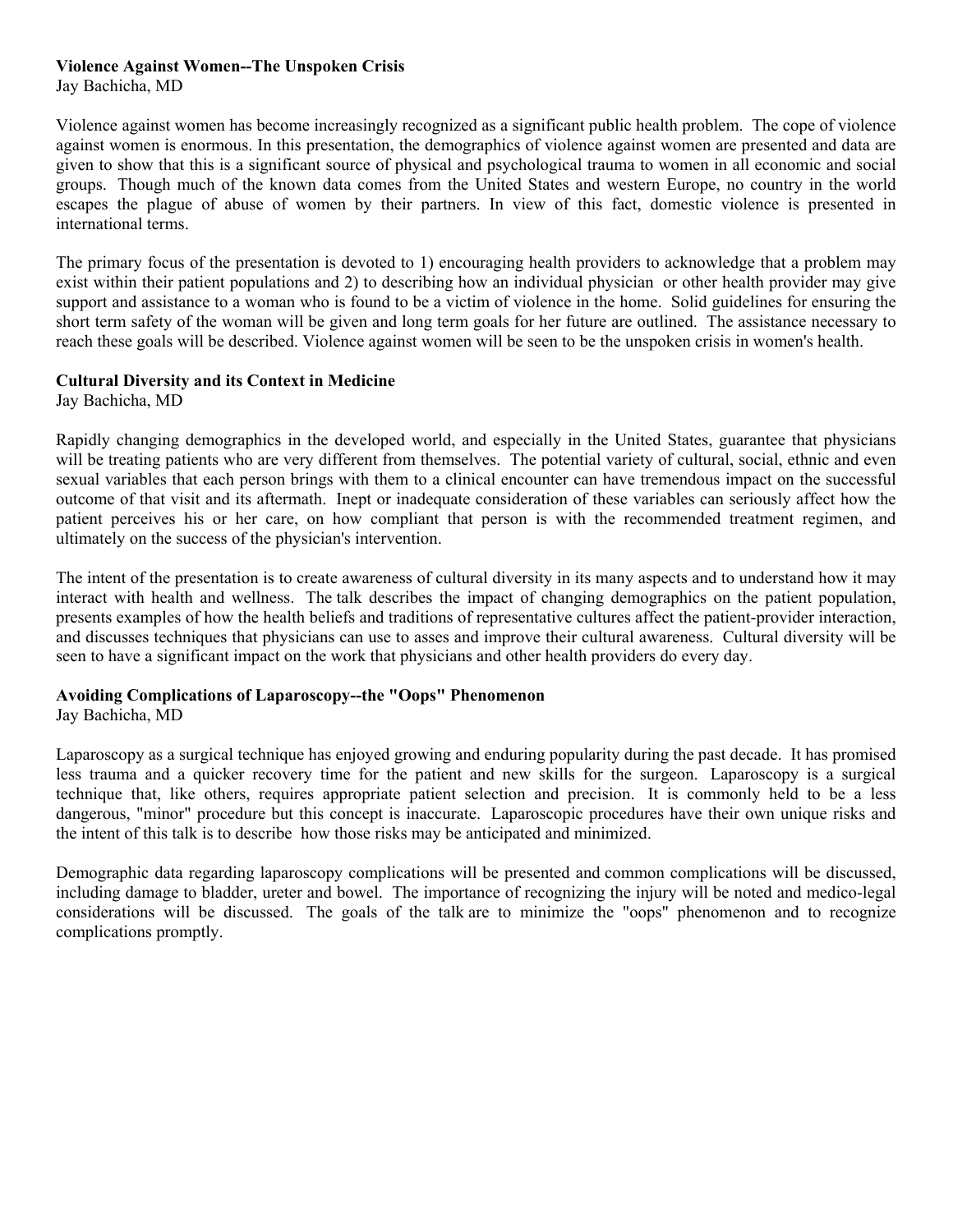## **Laser Resurfacing For The Non-Caucasian Patient**

Gregory G. Caputy, MD, PhD, FICS, AESTHETICA Plastic and Laser Surgery Center, Honolulu, Hawaii, USA

Laser resurfacing has emerged as the treatment of choice for acne scarring, severe facial actinic damage and rhytides. The non-Caucasian patient has been approached with some trepidation due to possible pigmentary changes as a result of this procedure. The author's results with 100 consecutive cases of  $CO<sub>2</sub>$  laser resurfacing in Fitzpatrick skin types IV through VII were critically reviewed. All patients had follow-up of over one year and 42 had over two years follow-up. Pretreatment with a combination of retin-A and 4% hydroquinone was used in all patients and the hydroquinone was restarted 5 days following complete re-epithelialization and used BID until redness completely resolved (normally 3 to 6 months in the majority of patients). Uneven hyperpigmentation often persisted for 3 to 4 months following the procedure but it resolved in all but 3 patients after 6 months. Prolonged healing with areas of mottling was noted in these patients and a new pre-operative assessment system is proposed in order to safeguard from this development in future patients. This system has now been used to assess over 100 patients preoperatively and only one case of hyperpigmentation requiring treatment has occurred during the past two years. Unlike with Caucasian patients, hypopigmentation was not observed.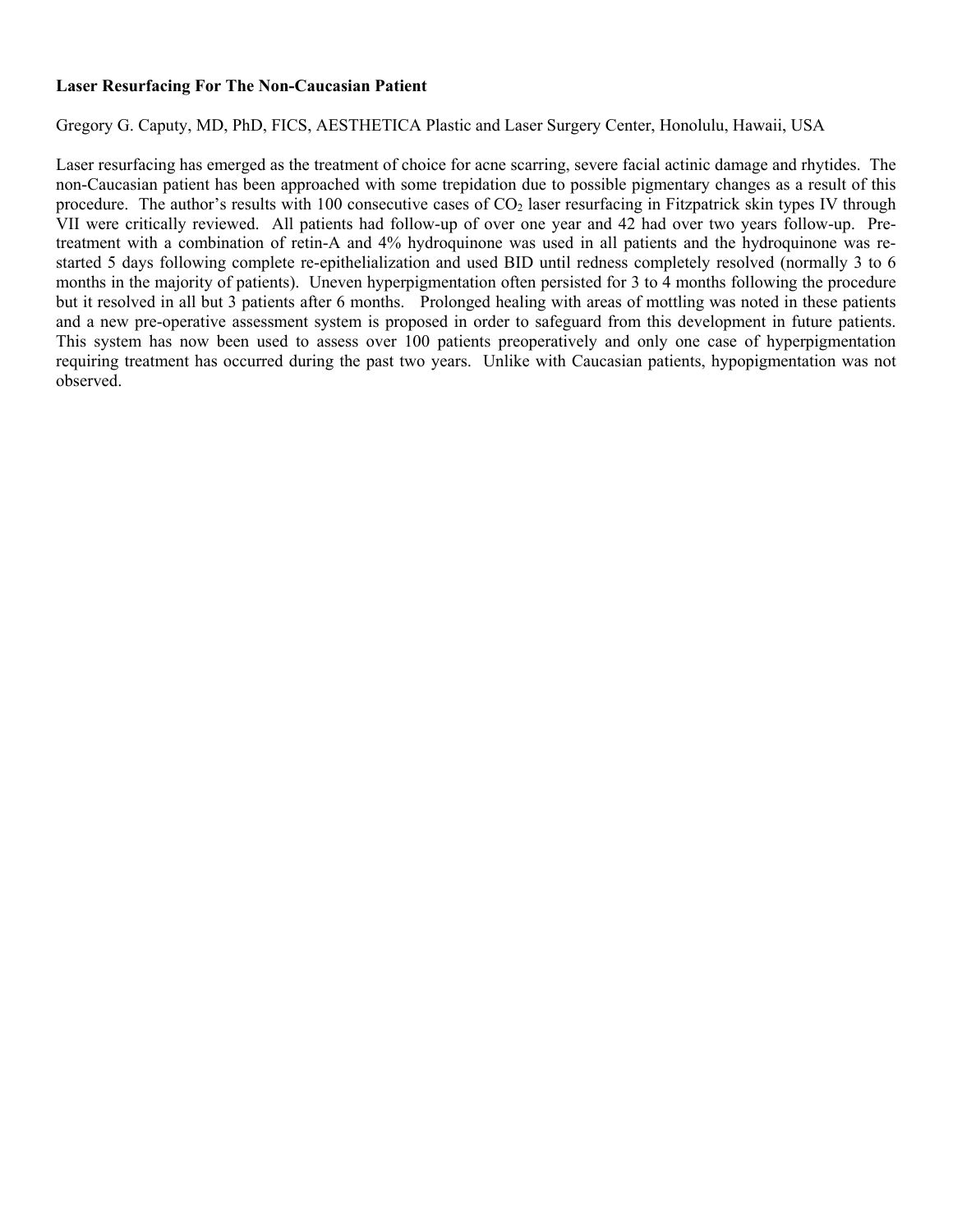## **Highway Death Toll/Animal Hazards on North American Roads**

Raymond A. Dieter, Jr., M.D., Lisa Gulliver, Lynn Murawski, PSY Doctorate, Deanna Carlino, R.N., M.S.N., C.T.N.P., Bette Dieter

Since the founding of the United States and the North American continent, roads have increased in number and in potential hazards. Early wild animal attacks occurred to settlers, now high-speed automobiles animal hazards create a significant concern.

## Purpose:

A review of the various types of animal hazards that may occur on the highways, both interstate as well as local, would demonstrate the risks and concerns for the driver and the passengers involved in these accidents. The potential for significant injury both surgical and fatal is readily apparent when one reviews the statistics.

## Methods:

A review of several thousand miles of driving and of the literature regarding automobile animal accidents was carried out. The number of dead animals and birds encountered was tabulated as well as the literature findings.

# Conclusions:

In a personal review 3,370 dead animals and birds were counted while traveling. Of these 480 were identified as potentially accident-inducing safety concerns due to size and odor. The nearly one million large animal (deer, moose, elk, cow) accident incidents demonstrate the potential concern and loss of life per year.

# **Moose/Vehicle Accidents-A Highway Health Concern**

Raymond A. Dieter, Jr., M.D., Raymond A. Dieter III, M.D, David L. Dieter JD, Robert S. Dieter, M.D.

Large animals are indigenous throughout North America. The deer, moose, elk and buffalo and others range freely across the continent and may weigh nearly a ton in some cases.

Problem:

The moose roam the highway areas the year round and their presence certainly creates a significant hazard to one's health. A review of the subject with particular reference to the northern United States and Canadian provinces has been carried out in order to demonstrate the frequency as well as the risk of these accidents to one's life, and health.

#### Methods:

Letters were sent to all the northern states in the union with a significant moose population as well as to all provinces in Canada. These letters went to the conservation, insurance and highway, and the wildlife departments.

#### Results:

Review of these results demonstrates a large number of moose automobile accidents occurring each year in the North American continent. As a result of these accidents, a number of deaths and serious accidents occur as they come through the windshield or strike the front of the automobile because of their weight and long legs-especially in Alaska and Maine.

#### Conclusions:

When driving in areas where these large mammals occur, one should be particularly cognizant of the potential hazard and follow appropriate suggested guidelines including reduction of speed and avoidance of certain hours driving.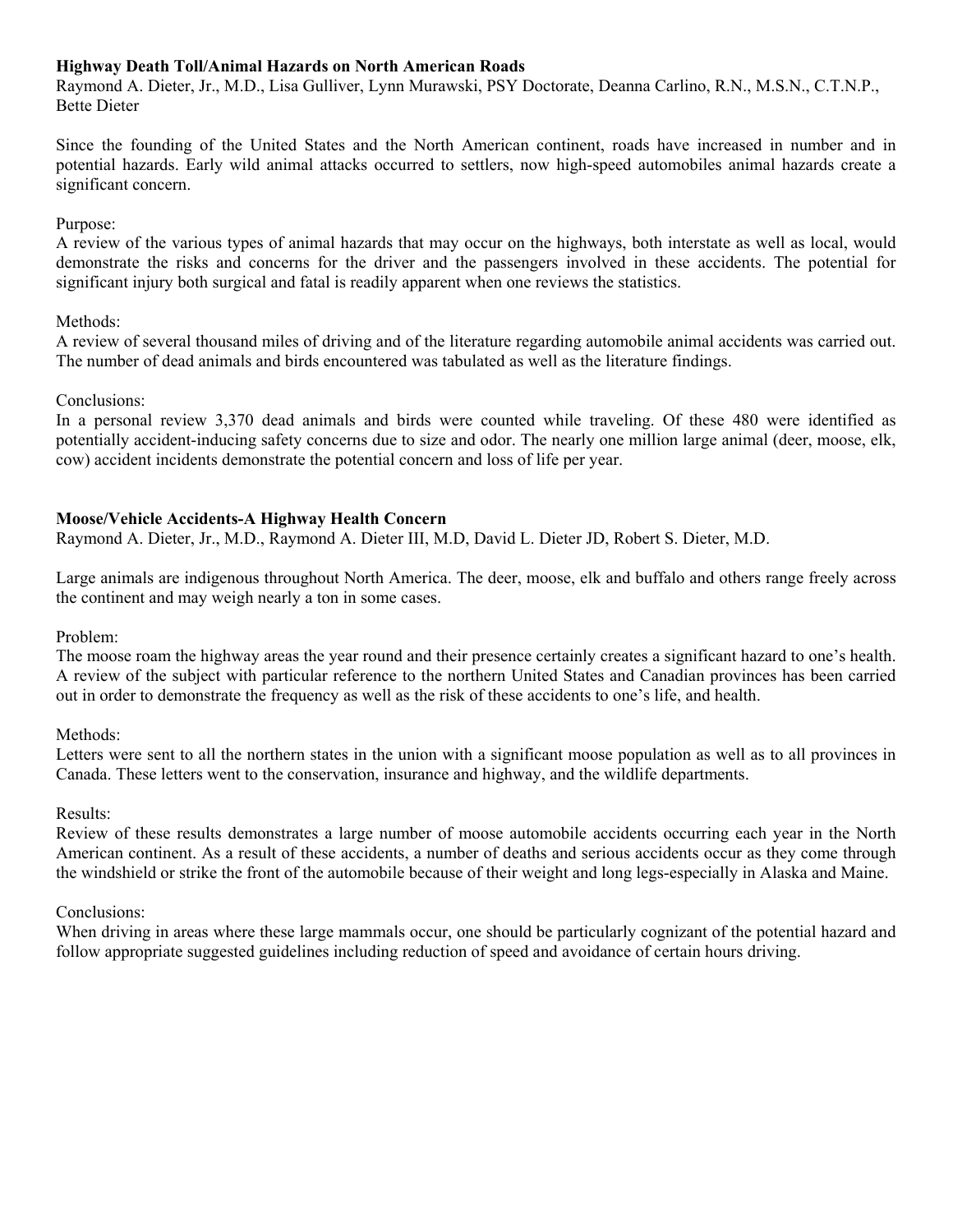## **Paget's Disease**

Professor Kazem Fathie, MD, FACS, FICS, PhD, Las Vegas, Nevada

Purpose: Over 100 years ago, Sir James Paget first recognized "Paget's Disease." Initially, it was named Osteitis Deformans and thought to be due to an infectious process of bone. For years, this disease remained a medical enigma which caused deformities specifically of long bones (mostly among older people). Recognition of this disease was rather incidental and treatment was almost nonexistent.

Methods: Recently, specific methods of treatment have revived medical interest in this field. Previously, because of not having any definite treatment, there was no such incentive to make a definite diagnosis of Paget's Disease. However, these new treatments require that Pagetoid patients be recognized at any stage of the disease (especially early) so that treatment may be initiated as soon as possible.

Results: Paget's Disease occurs in both sexes, and sometimes familial incidence takes place. Different countries have different incidences of Pagetoid people. The disease may be caused by a slow growing virus. Inclusion bodies have been found in osteoclasts.

Conclusion: The administration of Calciman, Myacalcin, Osteocalcin and Cibacalcin are by injection, while administration of the Fosamax and Didronel is oral. Administration of the Pamidronate disodium or Aredia is by intravenous injection and drip.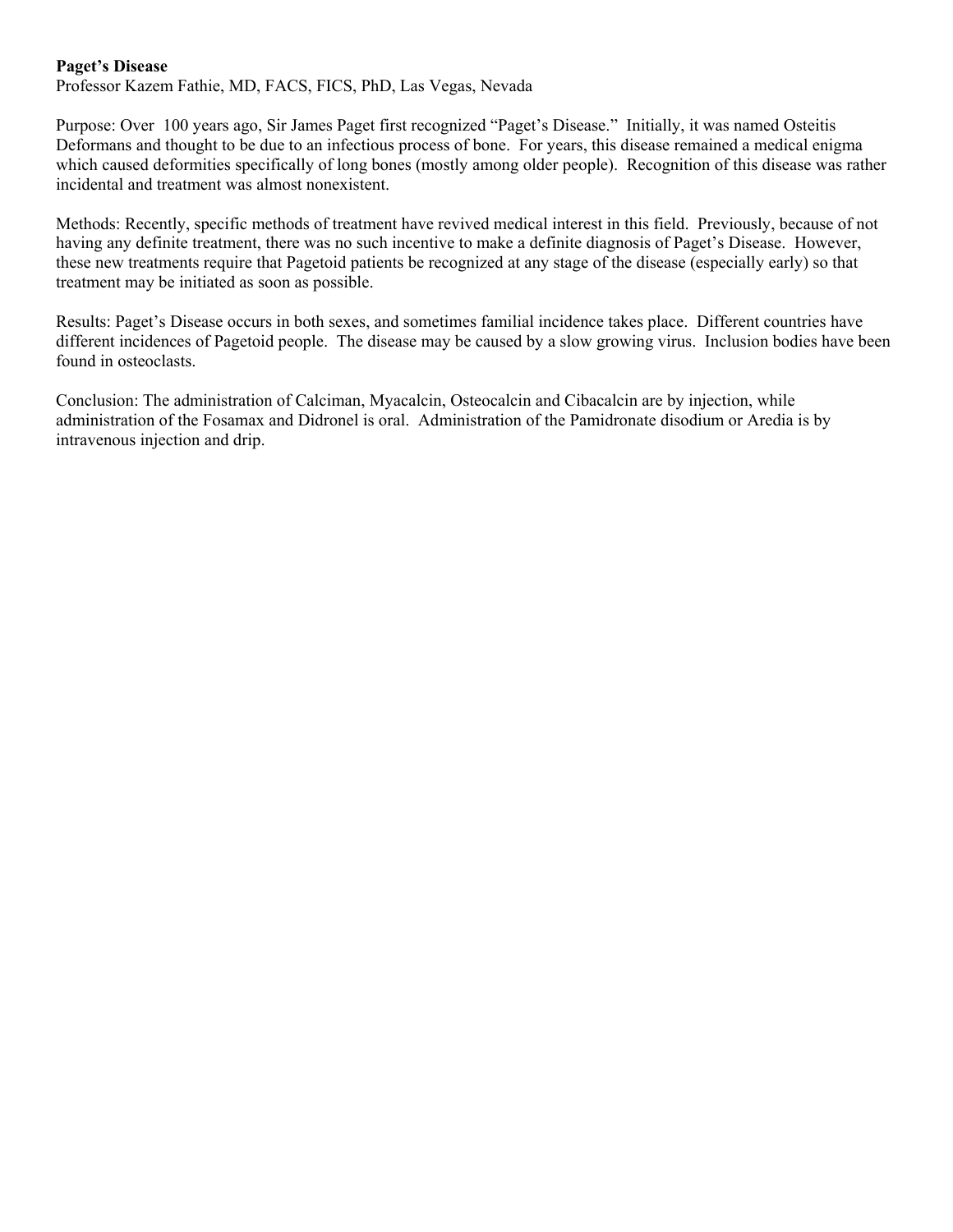#### **Intra-Operative Handling And Wound Healing Characteristics Of Coated Polyglactin 910 Antibacterial Suture And Coated Polyglactin 910 Suture Over Full Absorption Time In General Pediatric Surgery – An Interim Safety Assessment.**

HR Ford\*, P Jones<sup>†</sup>, K Reblock\*, DL Simpkins<sup>‡</sup>. Children's Hospital, Pittsburgh, PA, USA\*; With Confidence Ltd., Surrey, UK<sup>†</sup>; ETHICON, Inc, Somerville NJ, USA<sup>‡</sup>.

The incidence of surgical site infections (SSI) is 2-3%, amounting to 675,000 post-surgical infections/year. The use of coated polyglactin 910 antibacterial sutures (sutures coated with the antibiotic triclosan) for wound approximation is intended to remove colonization of the suture as a contributor to the SSI equation.

Purpose: This open study compared the intra-operative handling, wound healing characteristics, and safety of coated polyglactin 910 antibacterial sutures (AS) with those of a control suture (CS - coated polyglactin 910 sutures) when used to approximate soft tissue wounds in 150 randomized pediatric patients undergoing various general surgical procedures.

Methods: Patients were randomized to either AS or CS in a 2:1 ratio. During surgery the surgeon, who was blinded to the suture group, evaluated suture-handling characteristics. Wound healing characteristics were assessed at day  $1-2$ , day  $14\pm2$ , and day 80±5. This interim report summarizes the results from the first 61 patients to complete the day 14 assessment.

Results: 79% of the AS group (N=42) and 68% of the CS group (N=19) had excellent overall suture handling evaluations. Wound healing characteristics were similar for both groups at day 1-2 and 14; infections:  $0\%$ ; erythema:  $\leq 5\%$ ; and pain: < 13%, by day 14. Three patients (1 AS, 2 CS) were hospitalized for serious adverse events: pancreatitis (1), hypertensive encephopathy, seizures, fever and neutropenia (1), scheduled chemotherapy (2), and central line infections (2). None of these events were related to the study devices and all resolved. No other adverse events were reported.

Conclusion: Our preliminary results suggest that coated polyglactin 910 antibacterial sutures are equivalent to coated polyglactin 910 sutures in intra-operative handling, wound healing characteristics, and safety, for approximation of general surgical wounds in pediatric patients.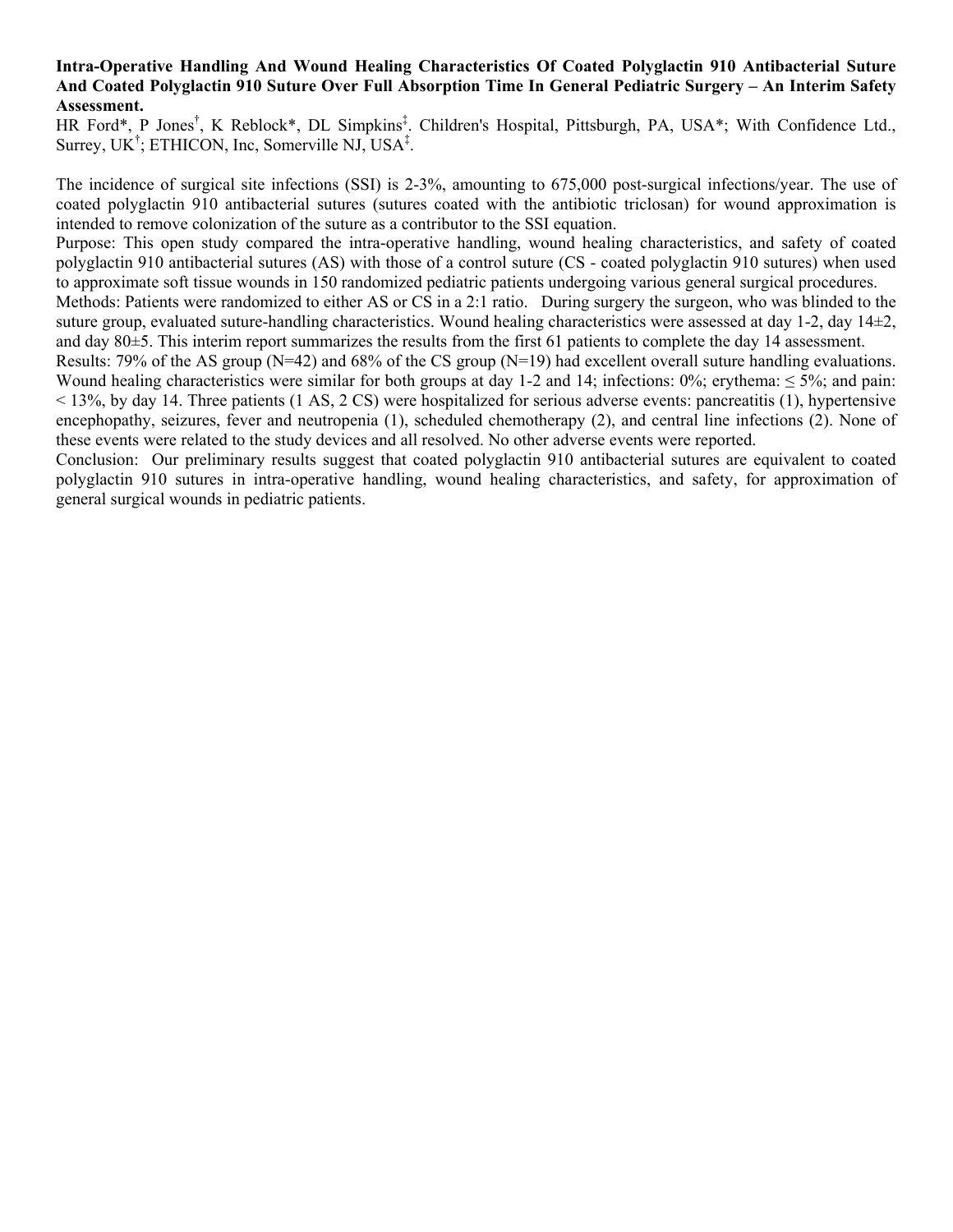# **NERVE BLOCKS: Protocols and Indications**

Richard O. Gershanik, MD, PhD; et al. Amilcar Correa, MD., PhD., Hiram Sanchez MD., PhD.

The current study has been doing in our facility, in which review the protocols in accordance to the nerve blocks, its indications, the CPT codes & related Dx., potential S/E. and assoc. complications, contraindications, the helping options to optimized outcomes as well as to reduce complications.

In this work we analyzed 1st) 3216 nerve blocks in a group of very complicated Pts. (817 Pts.), most of them (88%) with severe chronic pain assoc. with Multiple Joint Pain, F/U during a period of forty two weeks,. most of these Pts. has been poor candidates for corrective surgery or they refused to offered surgery for different reasons, some has been underwent previously to failed surgery, and several nerve blocks to different affected areas, w. multiple and complex anatomic abnormalities. The incidences frequencies, proportional recurrence according areas, which has been necessary to manage the pain to satisfactory levels has been analyzed also as well as the Simplified Developed Techniques.

The nerve blocks is without any doubt a form of anesthetics procedures neglected in most of the areas, but has an incredible as well as important role in the safety and effective pain relief with a large amount of considerable advantages, it is the  $3<sup>rd</sup>$ , most increasing progressive procedures in the treatments of pain MGT.  $2<sup>nd</sup>$  only to pain meds, NSAI , all kind of PT. and to the increasing varieties of alternative medicine.

With our routine incorporation of alternative medicine (acupuncture) previously to procedures, has been provide additional sedation and extended the benefits of the procedures, the help of vasoconstrictors and the use of nutrient has been helping more optimizing and prolonging post analgesia and sympathetic blockade as it was documented in previous presentations and for various authorities.

The pain relief still one of the medicine's highest goal for the most frequent and daily CC, challenge treatments will be keep progressing in the our daily living practice.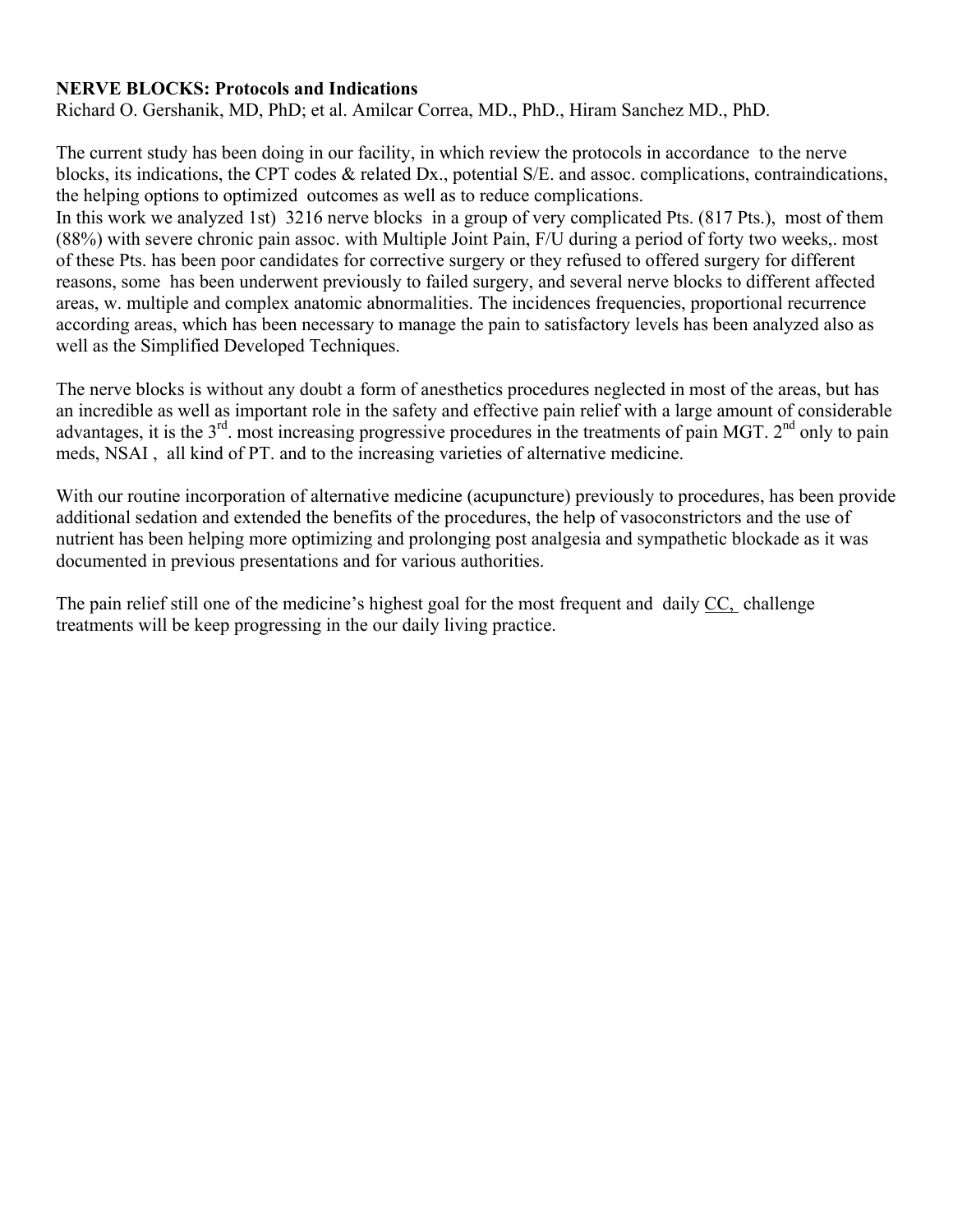# **Advances In The Treatment of Severe Joint Pain**

 By Richard Gershanik, MD, PhD; Amicar Correa, MD., PhD., and Hiram Sanchez, MD., PhD. Neurological Neurosurgical Pain Mgt. CENTER

Summary: This has a relative new approach originally applied only to severe Knee joint pain assoc. to OA. In this study performed in our facilities we has been extended this Tx. to additional affected joints. It was analyzed the Tx. provided to 164 patients in a period of six to sixty months, 96% of these group of Pts. completed the Tx. as planned.

Special consideration was taking to: degree of OA, Pain parameter, ROM, job related, sports, injuries, joint overuse, prior surgery and/or arthrocentesis, weight, bone positioning and family Hx. PREVIOUSLY a complete exam. of the Joint fluid was performed to r/o any kind of infection or content abnormalities.

**Local anesthetic** was given **prior** to the intraarticular injection of Na. Hyluronate to minimize the possible associated discomfort.

**It was not** performed in any infected joint related or skin disease around the injection site. No allergic or anaphylactic reaction has been observed, a substantial relief obtained s/ the  $1<sup>st</sup>$  of 5 recommended dose/s. **Result**: This treatment is very well indicated for severe joint pain related assoc. with or w/o OA., in Pts. who are not candidate for surgical procedures, or who don't want any surgical major procedure at all, furthermore it is our **consideration** and **conclusion:** that this pain relieving joint fluid therapy, is a non surgical, drug free treatment and it SB a good alternative Tx. before any surgical procedure if the Pt's condition allow to do so.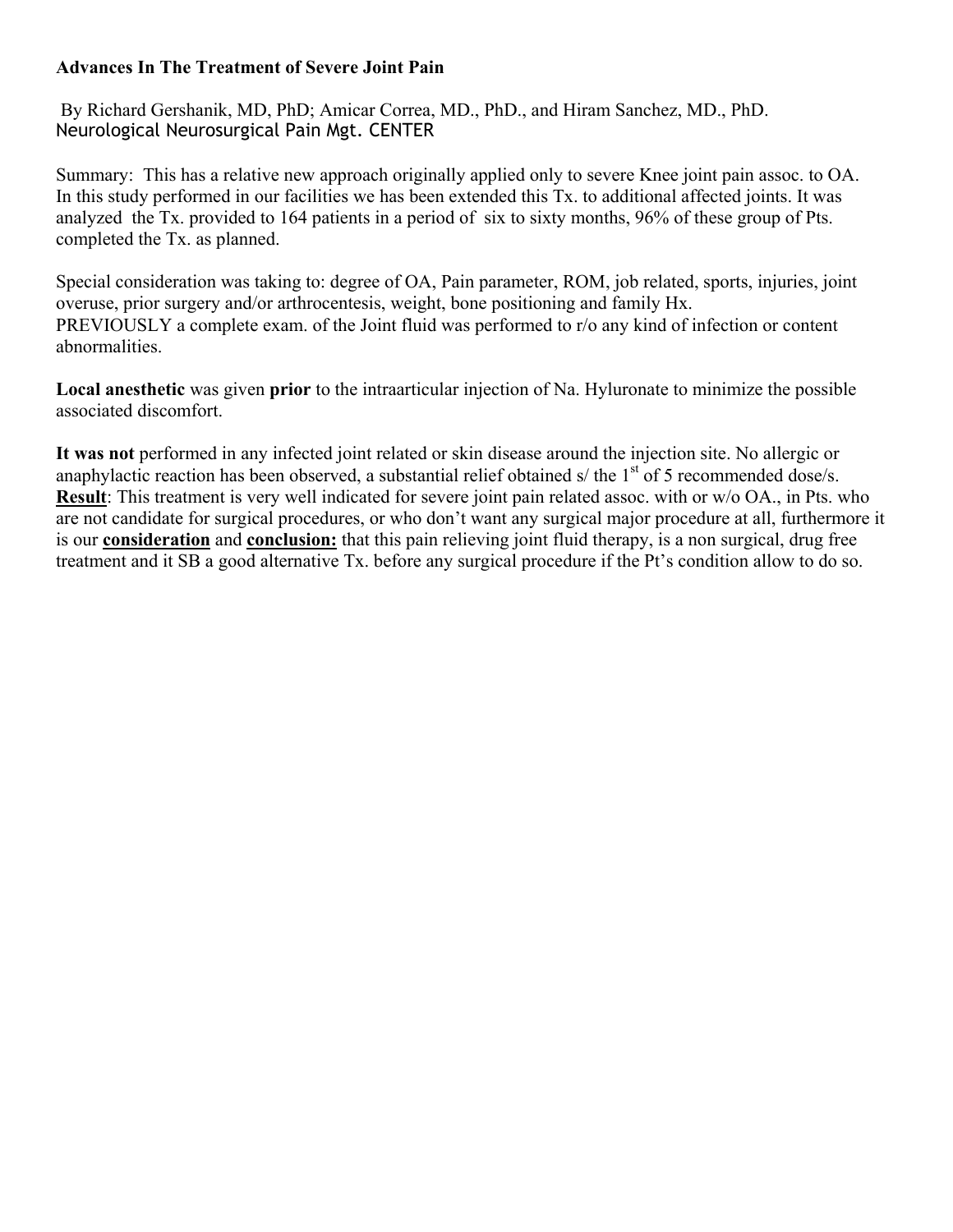## **'Giant' Retroperitoneal Bronchogenic Cyst Masquerading As A Choledochal Cyst. Report Of A Case And Review Of The Literature**

Goh BKP, Chan HS, Wong, WK, Dept of General Surgery, Singapore General Hospital, Singapore

**Purpose :** Bronchogenic cysts are relatively rare congenital anomalies of the embryonic foregut and are morphologically expressed as maldevelopments of the respiratory system. They are usually found in the thorax and their occurrence in the retroperitoneum is extremely unusual. A review of the literature revealed less than 30 reported cases of retroperitoneal bronchogenic cysts, almost all of which occurred in the left side near the left suprarenal gland or arose from the body of the pancreas. We report an extremely unusual case of a 'giant' bronchogenic cyst arising from the right retroperitoneal space and radiologically masquerading as a choledochal cyst. To the best of our knowledge, this is the largest reported case of a retroperitoneal bronchogenic cyst.

**Methods** : We report a case and perform a literature review of retroperitoneal bronchogenic cyst.

**Results** : A 29 year old female presented with a 3 week history of a mass in her right hypochondrium. This was confirmed clinically and on CT scan which revealed a 13.0 x  $8.0 \times 18.9$  cm cystic mass situated below the liver in the expected site of the extrahepatic bile ducts. She was diagnosed with a choledochal cyst and underwent surgery which revealed a 20 cm cyst arising form the right retroperitoneal space separate from the extrahepatic ducts. The cyst was excised and histology revealed a bronchogenic cyst.

**Conclusion** : Bronchogenic cyst must be considered in the differential diagnoses of intraabdominal cysts. Treatment consists of complete surgical excision either via open surgery or laparoscopically.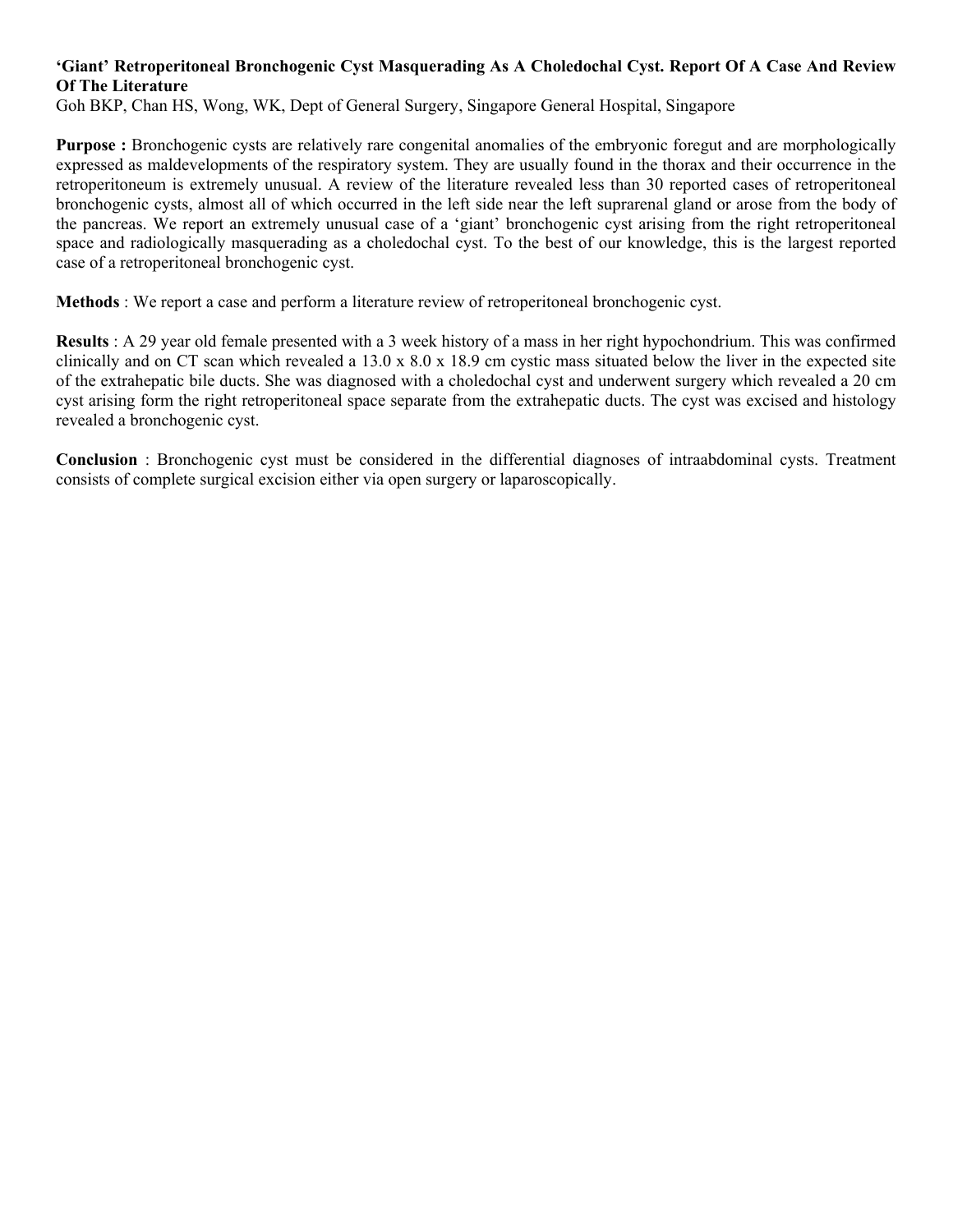#### **Is Early Laparoscopic Appendicectomy Feasible In Children With Acute Appendicitis Presenting With An Appendiceal Mass ? A Prospective Study.**

Goh BKP, Chui CH, Yap TL, Low Y, Lama TK, Alkouder G, Prasad S, Jacobsen AS, Department of Pediatric Surgery, KK Women's and Children's Hospital, Singapore

**Purpose:** The management of an appendiceal mass remains controversial with 2 schools of thought; early surgical intervention versus non-operative management with or without interval appendicectomy. The aim of this prospective study is to determine the role and safety of early laparoscopic appendicectomy (LA) in children with acute appendicitis presenting with an appendiceal mass.

**Methods:** Between May to October 2003, LA was attempted in 88 consecutive pediatric patients with suspected appendicitis including 22 patients who presented with an appendiceal mass. All the operations were performed by the registrar or consultant pediatric surgeon on-duty on the day of patients' admission. The data was collected prospectively and statistical analysis performed using Chi-square and Mann-Whitney U tests.

**Results:** A total of 88 patients with a mean age of 10 + 3 years (range, 3-16 years) underwent LA for an appendiceal mass  $(n = 22)$ , simple appendicitis  $(n = 36)$ , other complicated (gangrenous or perforated) appendicitis  $(n = 23)$ , and a normal appendix  $(n = 7)$ . There were 7 conversions to open appendicectomy, 3 of which occurred in patients with an appendiceal mass. There were no perioperative or postoperative mortalities. Morbidity occurred in only one patient who underwent LA for perforated appendicitis. He had prolonged sepsis which resolved after 2 weeks of intravenous antibiotics. None of the patients with an appendiceal mass developed complications. Patients who underwent early LA for an appendiceal mass had a statistically significant (p<0.05) longer operating time (median [interquartile range]: 103 [90-151] vs 87 [71-112] min), prolonged time to ambulation (median [interquartile range] 2.0 [2-2.5] vs 1.0 [1-2] days), increased time to resumption of diet ( 4 [3-5] vs 2 [2-3] days) and longer postoperative stay  $(6.0 \, [5.5-6.5]$  vs 4.0 [3-5.5] days) compared with patients presenting with appendicitis without mass formation. However, there was no statistical difference in these parameters when LA for an appendiceal mass was compared with LA for other complicated appendicitis (perforated and gangrenous).

**Conclusion**: Although early LA for an appendiceal mass is a technically demanding procedure, it can be performed safely in children with minimal morbidity and mortality. In an era where patients' demand for 'key-hole' surgery is rising, early LA is a safe and viable option in the management of children with an appendiceal mass. It also offers the advantage of avoiding misdiagnoses and the need for a second hospitalization.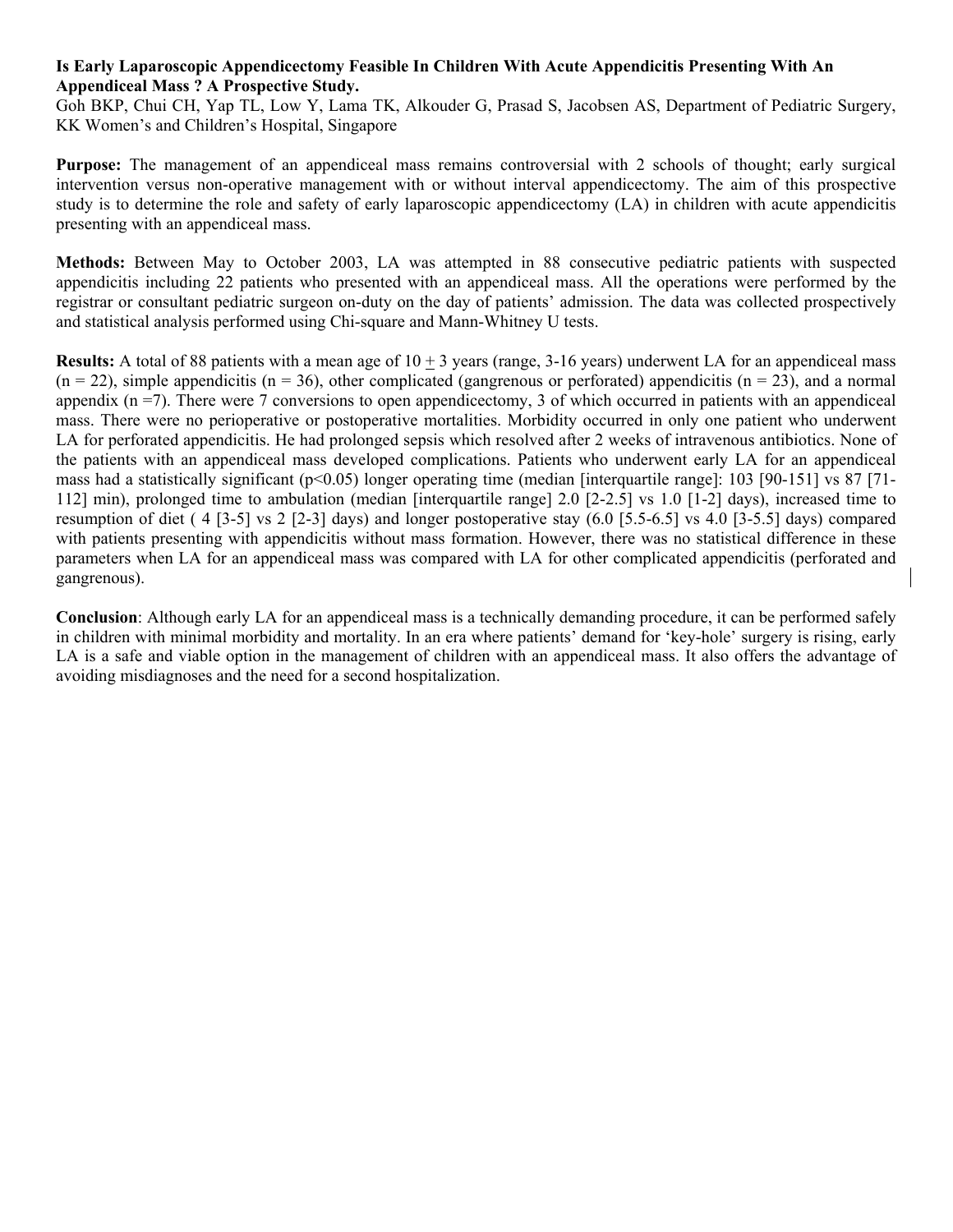## **Local Control Of Solitary Brain Metastases Treated With Linac-Based, Static-Beam, Micromultileaf Stereotactic Radisurgery**

Isaac Goodrich, MD; Robert Sinha, MD; Vanna M. Dest, APRN, Hospital of Saint Raphael, New Haven, CT, USA

**Purpose:** Stereotactic radiosurgery is an alternative treatment option to surgical resection for select patients with brain metastases. Most reported series have used either the Gamma Knife or cone-based LINAC radiosurgery techniques. Sparse data exist on the use of static-beam, micromultileaf radiosurgery (MLC-SRS) as a competing technology to the more common approaches. The purpose of this study was to evaluate the local control rate in solitary brain metastases utilizing MLC-SRS.

**Methods:** A retrospective review was conducted on all patients treated for solitary brain metastases utilizing MLC-SRS at our institution from 1998-2003. Clinical and radiographic response was obtained from chart review and/or telephone follow-up with referring physicians.

**Results:** From October 1998 through June 2003, a total of 34 patients were treated for solitary brain metastases utilizing MLC-SRS. Twenty-eight of 34 patients (82%) received whole brain irradiation in addition to MLC-SRS. Histologic variants included lung cancer (76%), breast cancer (9%), or other (15%). Median follow-up was 9 months (Range 1 to 60 months). Median survival was 9 months (Range 1 to 60 months). Local control was achieved in 30 of 34 patients treated (88.2%). Cause of death was due to extracranial progression in 25 patients (74%) and CNS progression in 2 patients  $(5.8\%)$ .

**Conclusions:** MLC-SRS is an effective modality for the treatment of intracranial metastases. Local control can be achieved in the vast majority of lesions treated and is at least comparable to published data using conventional LINAC radiosurgery techniques, Gamma knife radiosurgery and surgical resection.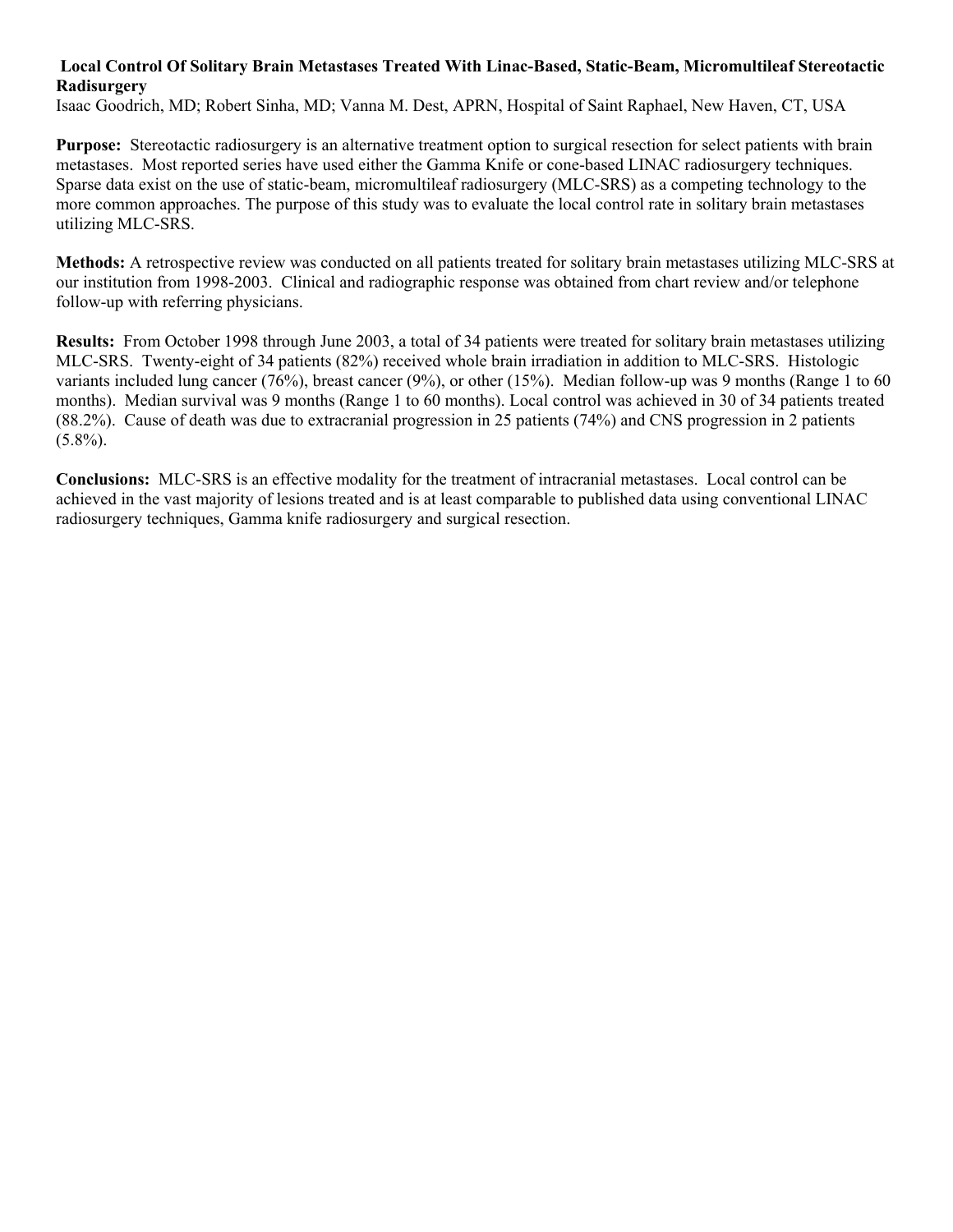#### **Ethics in Transplantation**  Prof. Nadey Hakim

If even the procurement of organs from brain-dead cadavers and the transplant of those organs into human recipients is not uniformly accepted as ethical throughout the world, then how much more controversial must be the many other ethical issues associated with transplantation. There is no universally accepted world-wide agreement on use of living donors, use of animal donors, payment for organs, indications for recipient listing, donor suitability, allocation of organs and numerous other issues. Does this lack of agreement mean that transplantation ethics can play no useful role in guiding us through the morass of conflicting claims? On the contrary, the disagreements call out for thoughtful analysis of their ethical implications. However, no single, ethically 'correct' answer will serve all people in all places for all times. The ethical systems of even the most developed countries are continually challenged by transplantation.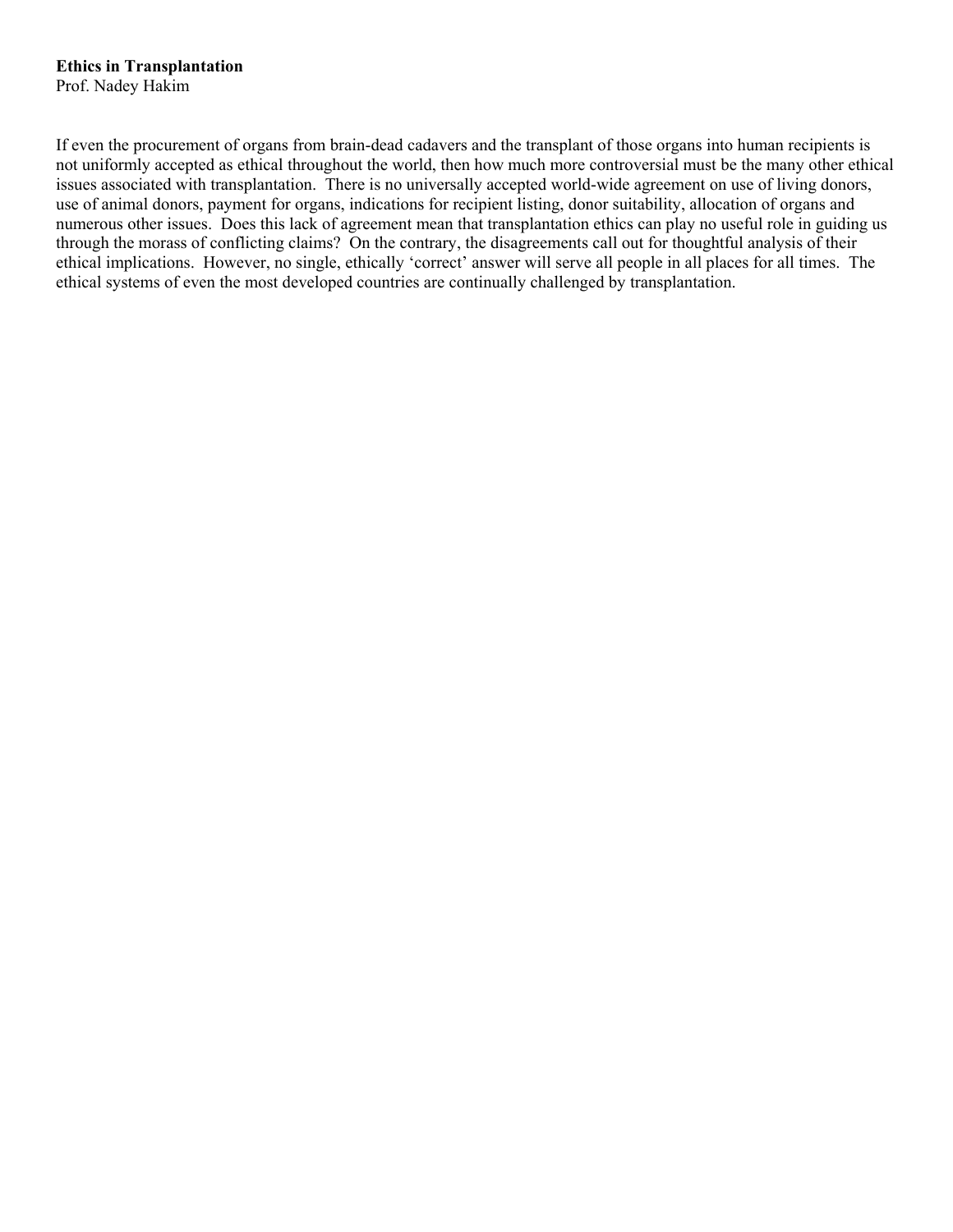#### **Capsule Endoscopy**

Mahesh C. Karamchandani M.D., F.A.C.S., F.A.S.C.R.S., F.I.C.S., Battle Creek Mi 49017

Most recent advancement in the field of endoscopy was approved by FDA in summer of 2001. Diagnostic capability of M2A capsule was studied in patients who previously had undergone extensive negative workup.

Forty-six patients underwent Capsule Endoscopy from January to December 2003. 39 were performed for Anemia and Gastrointestinal Bleeding, 2 for Abdominal pain and Anemia, 5 for unexplained Abdominal Pain. All patients with Gastrointestinal bleeding had previously undergone esophagogastroduodenoscopy, colonoscopy, and small bowel study.

Active bleeding was noted in 7 patients, 1 or more non bleeding Arteriovenous malformations were seen in 12 patients and Crohn's disease was diagnosed in 2 patients. Patients with active bleeding and arteriovenous malformations underwent either provocative arteriogram or intraoperative enteroscopy followed by bowel resection.

M2A capsule has proven to be a valuable non invasive tool in the diagnosis and management of a variety of small intestinal disorders. The indications at this time are limited to imaging only. However future changes in technology may expand capabilities that may include mucosal biopsy, Fluid sampling, navigated movement and possibly pathology site labeling.

Author will also discuss structure of capsule, indications, contraindications, patient preparation and procedure in detail. Case reports and video segments will be shown.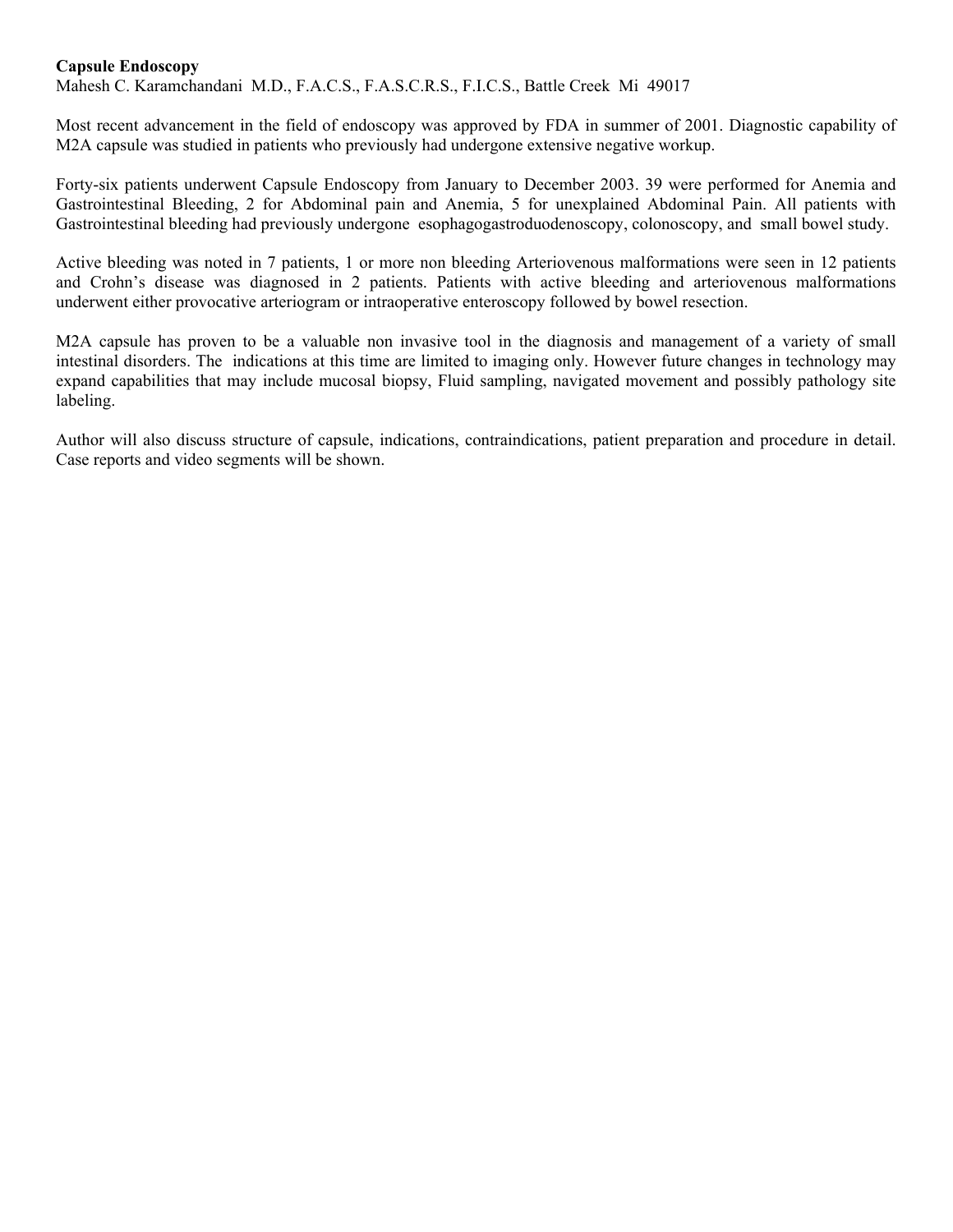## **Surgical Training In The New Millennium**

Vijay K. Mittal, M.D., Providence Hospital and Medical Centers, Southfield, Michigan, USA

A surgeon's training consists of basic sciences, cognitive and technical skills, development of clinical knowledge and maturity, and acquisition of surgical judgment. Graduate medical education is a regulated system with very strict criteria and requirements by various agencies involved in the surgical training as compared to surgical training in developing countries where it is a preceptorship with varying duration of training anywhere from five to seven years or more.

During training residents are provided opportunities for a wide exposure into the fundamentals of basic sciences as applied to the clinical surgery. In addition, preoperative, operative and postoperative care for the patient in all areas of general surgery and its specialties are stressed. The goal of surgical training is to prepare the resident to function as a qualified practitioner of surgery at the high level of performance expected of a board certified specialist. Surgical training also consists of continuity of care and its six components including preoperative examination, diagnostic evaluation, preoperative management, operative procedures, intraoperative management, postoperative care, and long-term follow-up. In the United States the ACGME, RRC, specialty boards, and JCAHO regulate medical education. The programs in the United States providing surgical education are approved by these agencies at regular intervals. The institution providing the surgical education is also supposed to have other medical educational programs and is required to fulfill the criteria established by the above agencies. Surgical training is five years duration in the United States that includes three and a half years of clinical general surgery and its nine essential components followed by six months of non-surgical clinical training and one year of chief year in surgical residency. The Residency Review Committee approves the number of the residents in any program at regular intervals including general surgical training and specialty surgical training for specialties such as plastic surgery, cardiothoracic surgery, orthopedic surgery, urology and neurosurgery. The American Board of Surgery Certification measures surgical training outcome. Recently in the United Stated the ACGME has introduced the general competencies for medical education that will be applied to all specialties in medicine including surgery. These six general competencies will be documented, measured and evaluated at the time of the individual program review. The surgical training has been transformed in the last decade by the introduction of various technological improvements including imaging procedures, minimal access surgery, endoscopic surgery, capsule-based therapies, information technology, and computer-assisted surgeries. In the coming century the requirement of surgical training will need a universal coverage, safe and affective patient care, centralized timely and efficient and equitable care, and the prevention and population-based heath care.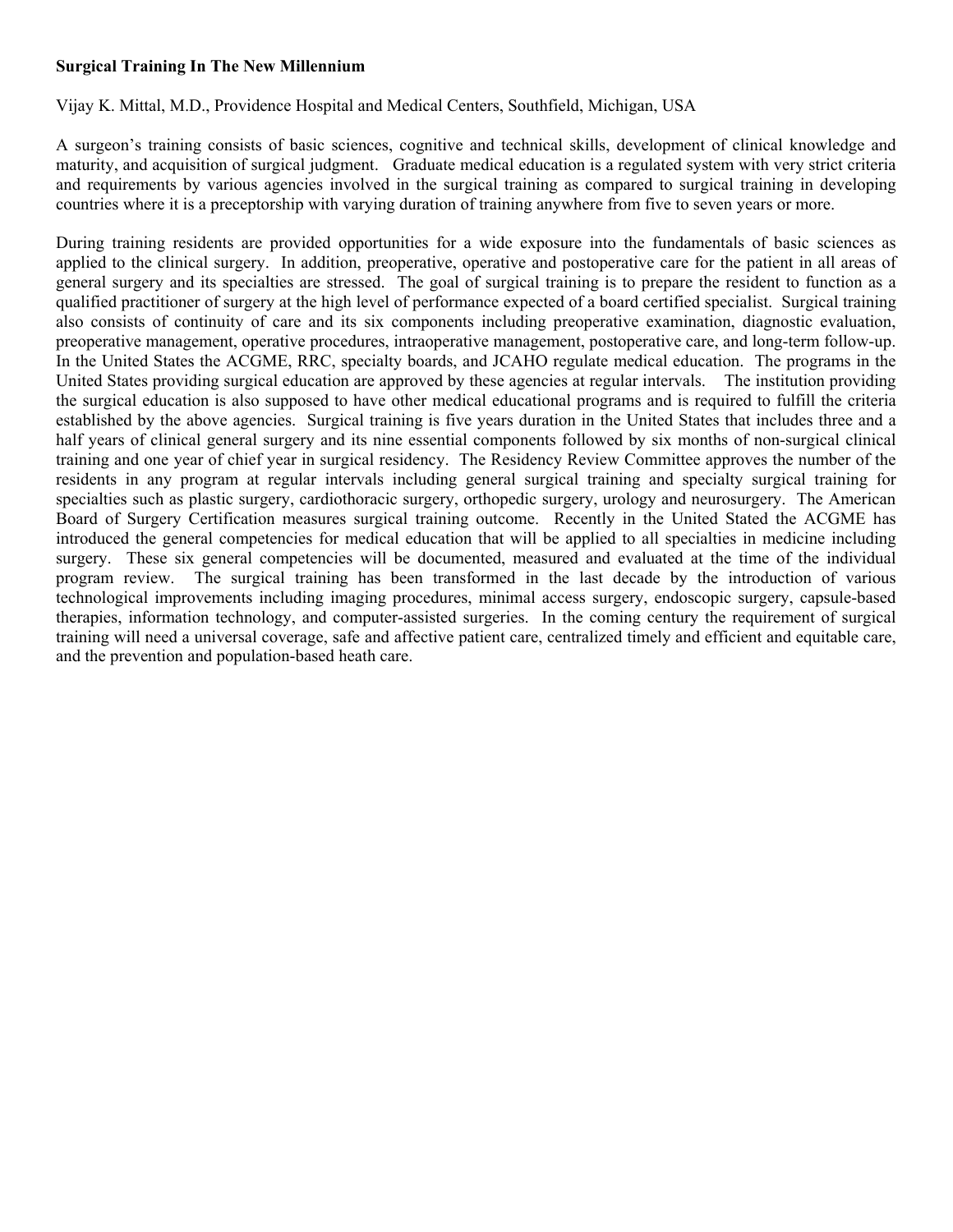#### **Biological Materials: Do They Last To Address The Degenerative (Metabolic) Aspect of Abdominal Wall Hernias?**

#### Enrico Nicolo, MD, FICS, FACS, University of Pittsburgh Medical Center, Pittsburgh, PA

Hernia is not just an accident, a mechanical lesion, but also a disease, a pathological state. New naturally occurring biomaterials are available today for hernia repair. This tissue engineered graft, naturally occurring cell growth support material, provides a conductive environment for normal cellular growth, differentiation and angiogenesis which is necessary for rapid integration with host for long term viability. Upon implantation, this material elicits a host tissue response that initiates angiogenesis, encourages tissue disposition, and culminates in restoration of structure and function specific to the grafted site. The implants are completely replaced by host tissue in a well organized, smooth, dense collagenous tissue, and well incorporated into the adjacent fascia and muscle fiber bundles. The preliminary clinical results demonstrate this new naturally occurring biomaterial not only helps to repair the anatomical defect of the hernia, but also reconstitutes the elasticity and the physiology of the anterior abdominal wall, for short and possibly long term good results.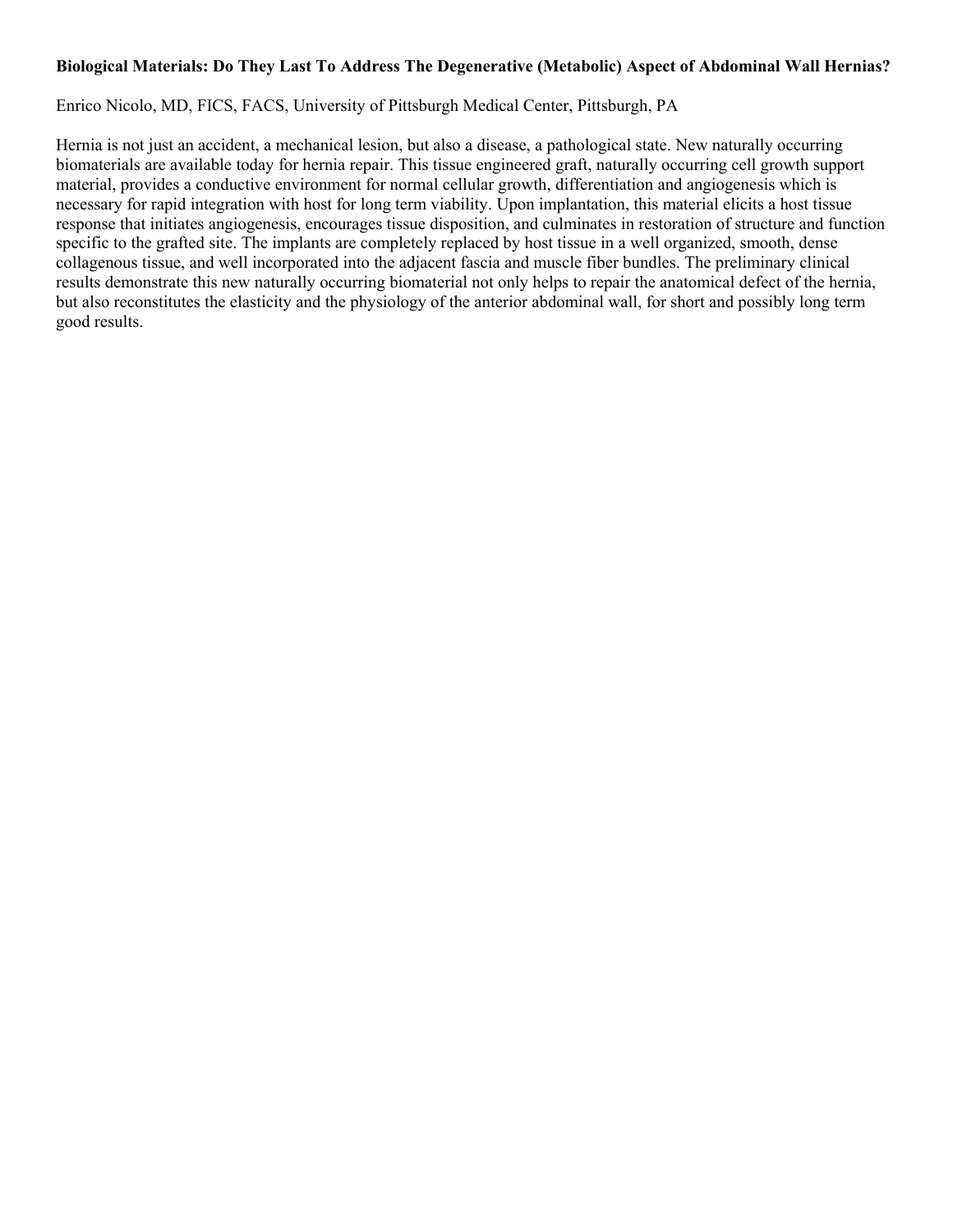#### **The Incidence Of Hernias After Liver Transplantation**

J. Ortiz, O. Martinez, R. Zaki, S. Pungpapong, D. Reich, C. Manzarbeitia, Albert Einstein Medical Center, AEHN, Philadelphia, PA

**Purpose:** Liver transplant (LT) recipients may be at particularly high risk for hernias due to malnutrition, ascites, diabetes and immunosuppression. The patients are also susceptible to umbilical and inguinal hernias. In a retrospective manner, we analyzed the incidence of incisional, umbilical and inguinal hernias and their risk factors in LT recipients. **Methods:** 254 patients had LT between April 1996 and April 2002 with a survival of more than 6 months. The patients were divided into 2 groups: Group I, patients with hernia (n=54) and Group II, without hernia (n=200). A retrospective analysis based on Medical Records and our LT Database reviewed clinical data, BMI, underlying liver disease and MELD score. All LT were performed through a bilateral subcostal incision with or without upper midline extension. Statistical analysis was done using Fischer's exact test and frequency data analyzed by Mann-Whitney rank sum test. **Results:** 21.3% of the transplanted patients experienced a hernia. Risk factors were prior hernia (p=0.002), a low serum albumin ( $p=0.001$ ), low platelet count ( $p<0.001$ ) after the LT, wound infection ( $p=0.002$ ) and previous use of alcohol

 $(p=0.004)$ . 54 patients had 63 hernias. Recurrence was seen in 6 cases, 5 of these incisional  $(13\%)$ . 27 hernias have been repaired; prosthetic hernia repair was performed in 16 cases total, 13 cases for incisional hernias.

**Conclusions:** Incisional hernias are the most frequent hernia after LT with a high recurrence rate. History of previous abdominal hernia, a low albumin, low platelet count and wound infection after LT are risk factors.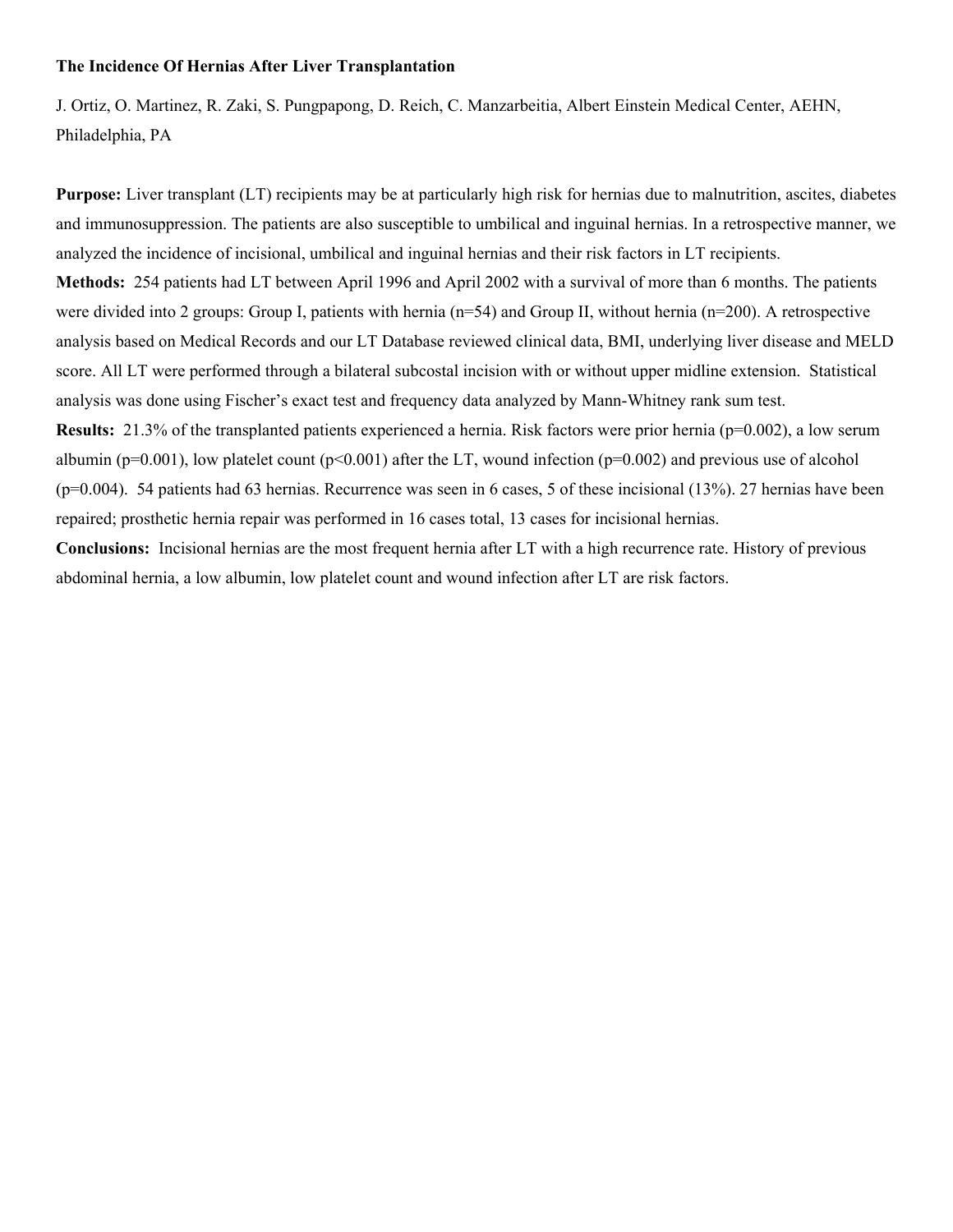## **Arthroscopic Treatment Of The Pigmented Villo Nodullar Synovitis Of The Knee**.

Alfonso E. Pino M.D., F.I.C.S., F.A.A.N.O.S. , Jose G. Ramon M.D., F.I.C.S., F.A.A.N.O.S.

The etiology of this disease is unknown. The incidence is very low. It has been reported as1.8 cases per million persons per year. The majority of the reports considers P.V.N.S.a benign disease. Almost always the condition 1S mono articular. The grade of recurrence in the medical literature varies from  $0\%$  up to 46%.

Jaffe, Liechtenstein and Suttro in 1941 used the name of Pigmented Villo Nodular Synovitis (P.V.N.S.), to incorporate in a single definition a complex syndrome involving several manifestations in the musculo skeletal system. In the pre arthroscopic era the treatment was an open synovectomy of the knee. The first publications of the arthroscopic treatment of the P.V.N.S of the knee are back in 1967 in Atlas Arthroscopy by Watanabe, Takeda. The use of the Magnetic Resonance Imaging (M.R.I.)can be useful making the diagnosis earlier before surgery.

The data obtained for preparation of this report was collected from a series of 1695 arthroscopies of the knee and more than 200 arthroscopies of other joints. Only in the knee this disease was encountered. The age average was 64 years. One male and two females patients. Average surgical time was 38.3 minutes. No recurrence was reported. Tomiquette control was used in all patients as Electrical Stimulation was used for adjunct in pain control. T.E.D. socks were used and Aspirin for anticoagulant prevention. No cases of thromboembolic phenomenon or sepsis were encountered. At 6 months after arthroscopy in all patients the R.O.M. was equal to the opposite side. A video of the operation is offered in this presentation.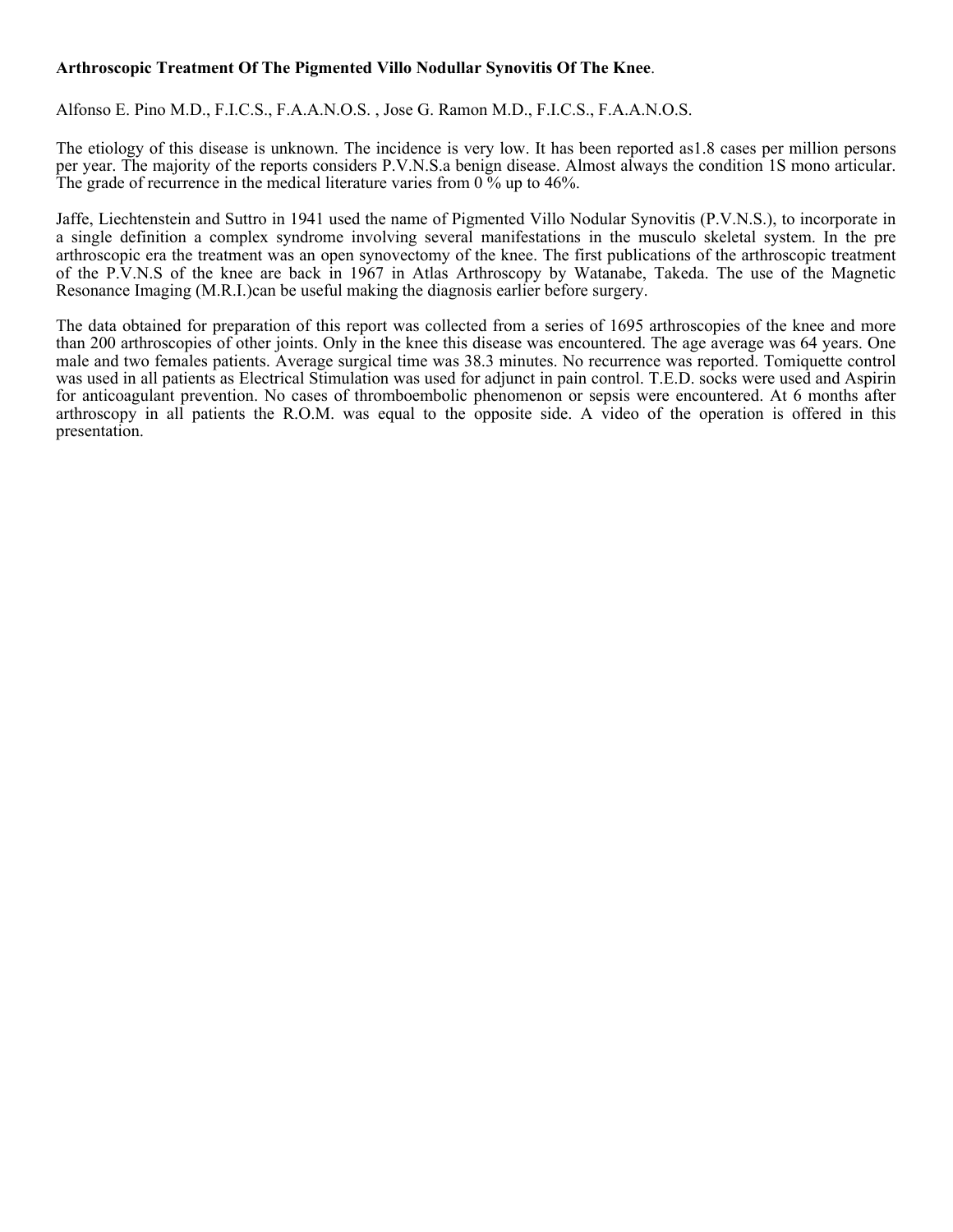#### **Ankle Arthrodesis**

Alfonso E. Pino M.D. Jose G.Ramon M.D. Dennis Graham D.O.

Edward Albert ( 1 ) of Vienna, Austria, in 1879 was the first to describe the ankle arthrodesis. Also in 1882, did a knee arthrodesis. Edward W. Ryerson (3 ) from Chicago, in 1923 coined the term triple arthrodesis. In 1948 the concept of transmalleollar approach was introduced by Crawford Adams( 5}.

More than 30 surgical techniques have been used, fixation with plates, blades, bone graft, artificial bone graft, staples, External Fixators ( Charnley apparatus, Calandruccio frame, EBI, etc.), retrograde nails (Trifin nails, Retrograde intramedullary locking nails, Steinmann's pins, Etc.) Cannulated screws and last but not least arthroscopic assisted arthrodesis of the ankle etc.

Indications for ankle arthrodesis are: incapacitating pain, not relieved by conservative measures. Candidates for ankle arthrodesis include: Osteoarthritis primary or secondary to fractures and dislocations, Rheumatoid Arthritis, Osteonecrosis of the Talus, Failed Total Ankle Replacement, Failed

Arthrodesis, etc. Sixty percent of patients with intrarticular fractures of the ankle developed post traumatic arthritis requiring ankle fusion. Failure rates vary from 5 % to a 37 %. After ankle fusions are frequent osteosthritic changes at the sub- talar and mid-tarsal joints. The positioning of the ankle arthrodesis is critical in the outcome.

We will describe here our surgical technique, complications and results in a limited number of patients.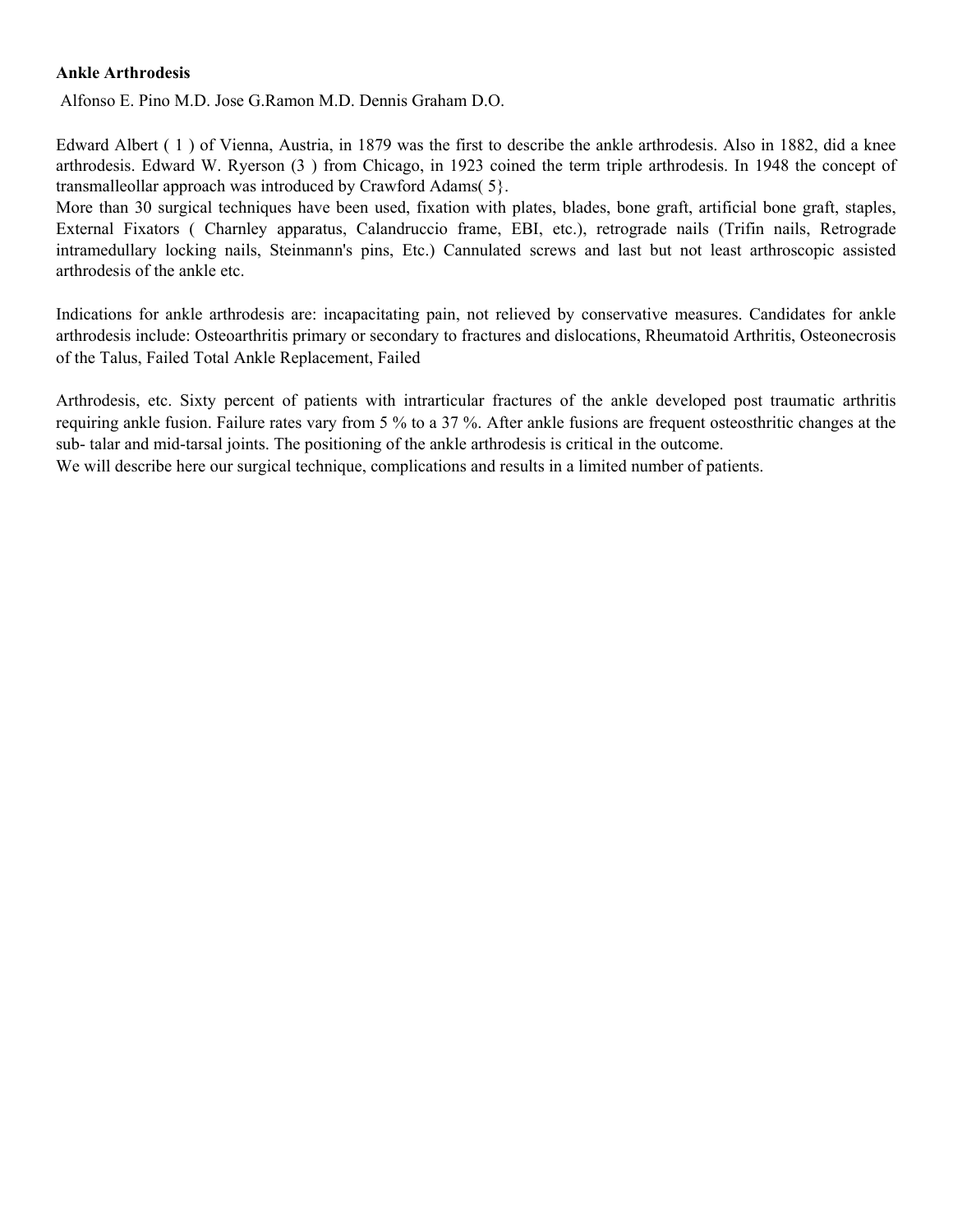#### **Malnutrition In The Surgical Patient**

Roque J. Ramirez, MD, FICS, FABHP; SurgeonOne, Inc., Corpus Christi, Texas

**Purpose:** Protein-calorie malnutrition contributes to surgical morbidity and affects 30 to 50% of hospitalized patients. Whether due to chronic illness, major trauma, cancer or obesity, serum prealbumin and albumin measurements are effective screening tools of nutritional status. To determine the effect of a prealbumin-based nutritional screening protocol at our institution and implement a proactive surgical approach to patient management, a retrospective case study was performed.

**Methods:** Electronic records of 23,585 inpatient admissions between 1997 and 2003 in a 64-bed Texas community hospital were reviewed. 4,479 patients enrolled in the protocol with automatic inclusions of patients over 55 years; albumin levels  $\le$  3.0 g/dl; weight loss  $> 10-20\%$  within a 3-6 month period; and major surgery or chronic illness. Serum prealbumin <10, 10-13, or 14-17 mg/dl defined patients as High, Moderate or Mild risk for developing malnutrition or associated complications, respectively. Albumin levels were reviewed in 15,013 inpatients. 6,323 surgical patients assessed. Body mass index (BMI) was calculated in all patients.

**Results:** More than 60% of all patients were overweight or obese by BMI stratification. Prealbumin levels at admission indicated that two-thirds inpatients were moderate to high risk. Sixty-two percent of the patients were hypoalbuminemic, including 28% in the moderate to severe range. No statistical differences were noted between surgical and non-surgical nutritional parameters and no reference can be made to surgical complications.

**Conclusions:** Malnutrition continues to be a predominant trait in our prospective surgical patients and despite effective screening tools, strategies to address the problem pre-operatively are greatly needed.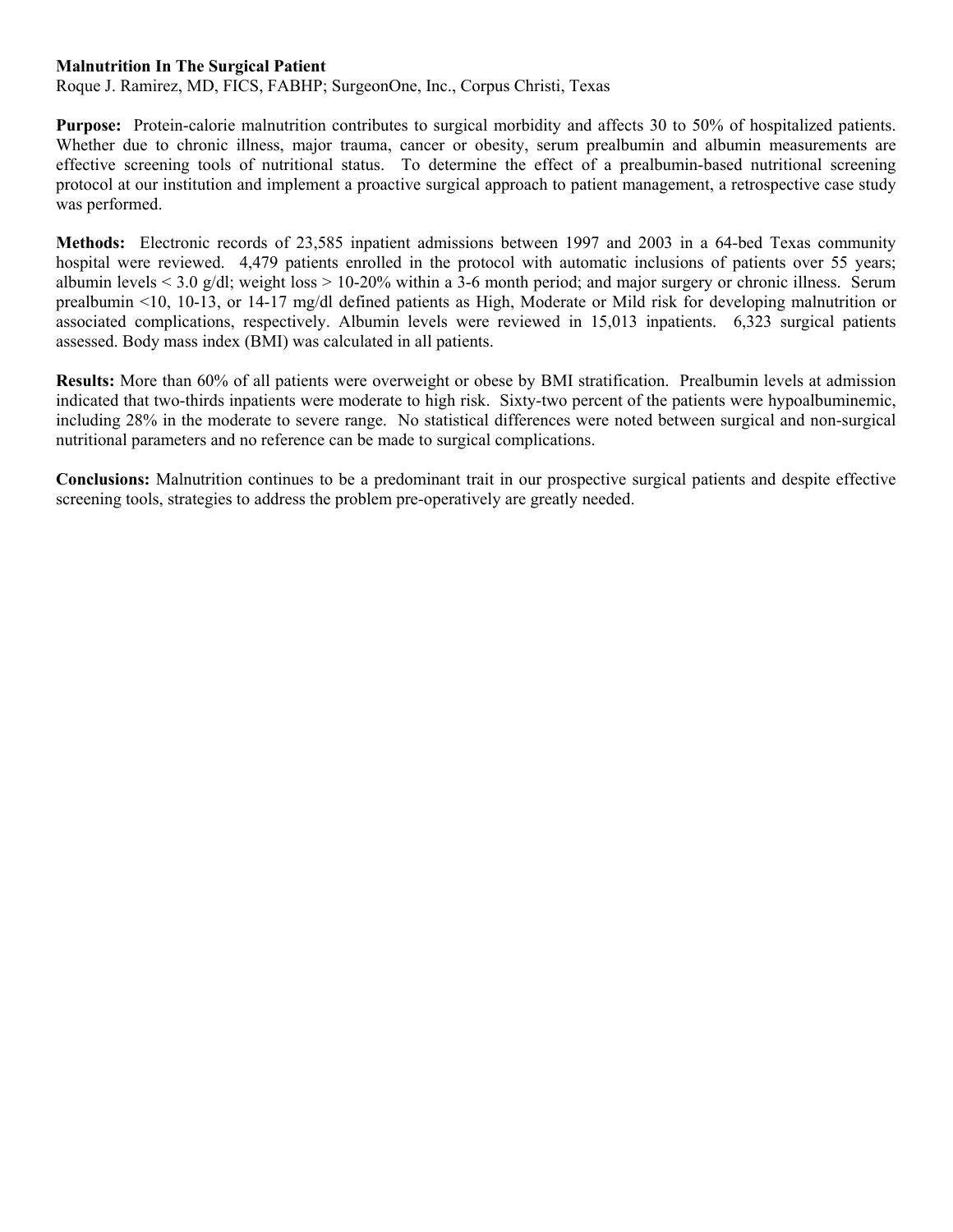## **Hand Assisted Laparoscopic Live Donor Nephrectomy Vs. Conventional Laparoscopic Donor Nephrectomy: The University Of Kentucky Experience.**

Hoonbae Jeon, Thomas D. Johnston, Stephen E. Strup, Dinesh Ranjan

Transplant Section, Department of Surgery, University of Kentucky, Lexington, KY

**Background:** Laparoscopic live donor nephrectomy (LDN) has become popular as it has been shown to minimize donor morbidity, length of hospitalization, and length of time to return to work. However, short vascular pedicle and/or multiple vessels are more common with LDN as compared to the older open technique. Hand-assisted laparoscopic donor nephrectomy (HLDN) is a newer method encompassing the advantages of both laparoscopic as well as open donor nephrectomy. We compared our initial experience with HLDN with LDN.

**Patients and methods:** From November 1998 to December 2003, two series of similar patients underwent conventional laparoscopic donor nephrectomy (LDN; n= 71) or hand-assisted laparoscopic donor nephrectomy (HLDN; n=7). Operative time, warm ischemic time, complications, and immediate graft function were compared.

**Results:** Mean duration of surgery and warm ischemic time were significantly longer in LDN group vs HLDN group (206.7 vs. 163.4, and 3 minutes 45 seconds vs. 2 minutes 21 seconds respectively). Two cases in LDN group required open conversion after failed laparoscopic approach (3%). Three cases in LDN group showed delayed graft function (4%). Three cases of patients in LDN group developed thrombosis of the graft renal artery (4%). There was no intraoperative complication in HLDN group. There were no ureteral complication in either group. Most remarkably, there was a significantly higher satisfaction with the quality of the graft received by the recipient team in HLDN vs LDN. **Conclusion:** In our preliminary experience, hand-assisted laparoscopic live donor nephrectomy provides shorter operative, warm ischemic times and better recipient surgeon satisfaction without a significant increase in donor morbidity.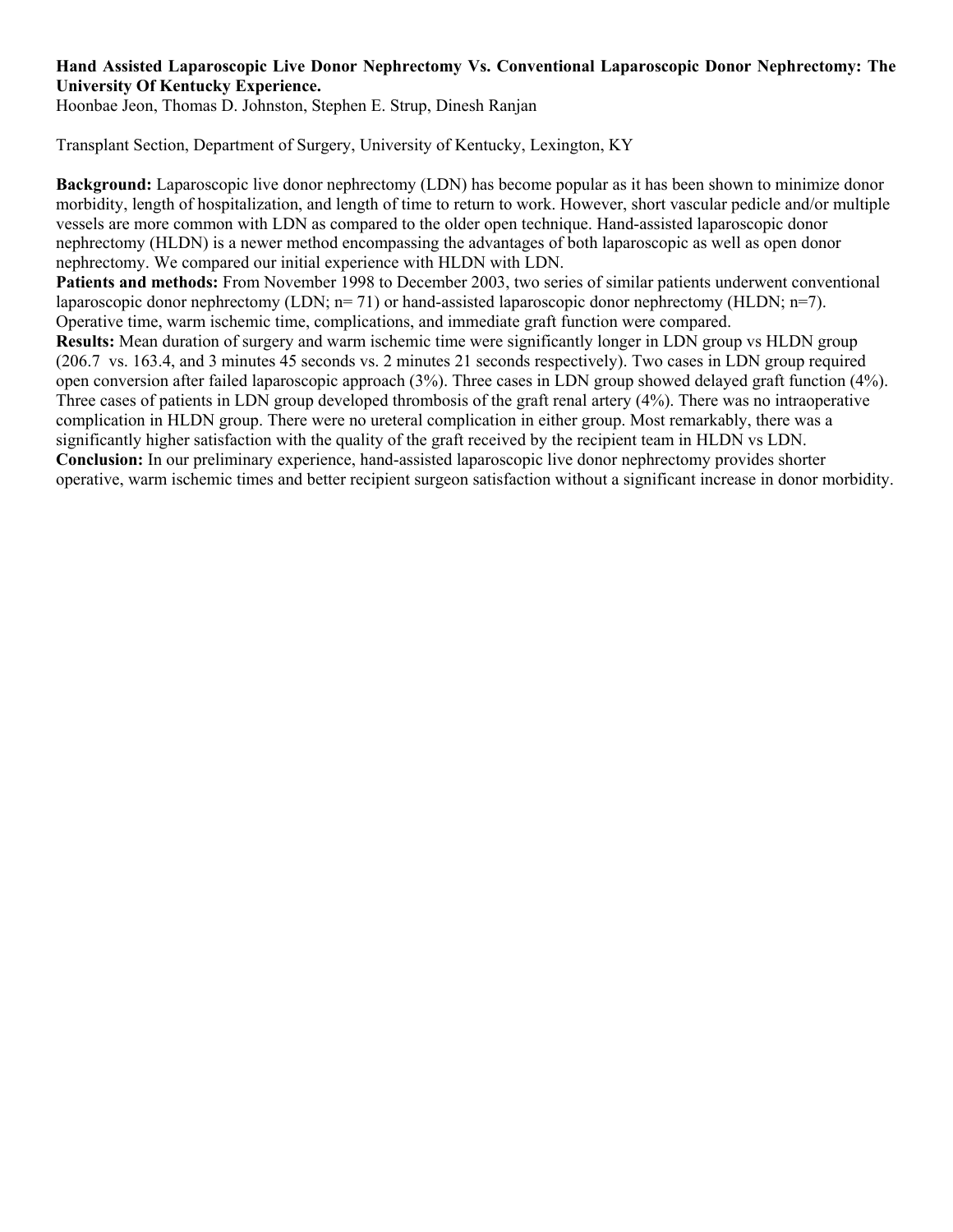#### **Revascularization of the Heart: Present and Future**

Arno A. Roscher, MD, FICS, ICS World Governor, Los Angeles, CA

Revascularization of the heart was initially done by Vinberg at Mc Quill University using the internal mammary artery transplant into the left cardiac ventricle myocardium. The procedure was associated with a high degree of thrombosis and there for soon discarded. Although Rene Favaloro from the Cleveland Clinic, is credited with inventing the reverse vein transplant in 1967, the actual first successful aorto-coronary bypass procedure, using the reverse vein transplant was done by DeBakey in 1965 and reported in 1972 at the 5<sup>th</sup> Western Hemisphere Congress. He applied this technique to substitute left anterior descending coronary artery (LAD) occasioned by a difficult congenital cardiac repair procedure in a young adult female patient.

This graft was shown to be patent at this 1972 World Congress in San Diego. This procedure became the gold standard for the ensuing decades and was primarily accelerated by Denton Cooley and associates all over the world. The vein transplants, both recent and older, became associated with host various complications, for instance—Thrombosis, Suture Granuloma, and SFH( Subitimal Fibrous Hyperplasia), as an adjustment phenomenon of the vein graft to altered hemodynamics. SFH, however stabilized and maintained patancy for many years, until complicated by ensuing atherosclerosis, forming soft and hard plaques and ultimate trombotic occlusion and failure of the graft. This complication led in the mid-eighties to an epidemic of re-do operations.

Additional long term successful bypass procedures include the LIMA and RIMA methods, Grunztic's Nobel innovation of balloon angioplasty, revolutionized cardiac revascularization further and leading initially to a sign cant drop of bypass surgeries. The angioplasties matched in the mid eighties approximately 750,000(A.C.) cardiac surgeries. Balloon angioplasty were amplified by atheromectomey and exemer laser angioplasty. Challenging methods to improve cardiac oxygenation in patients however not benefiting from (A.C.) bypass surgeries, included (TLA) Transmural Laser Angioplasty and Trpezius muscle epicardio transplants were only transient. Significant improvement of cardiac oxygenation was achieved by introduction of stents of various designs, plain and medicinally coated stents to preclude thrombosis. To improve patency further, beta irradiated stents were introduced to minimize fibro plastic reaction of the stent-anastomosis interface to maintain patency, considered successful at one half year post implantation.

Long-term data however are not available at this time and therefore final assessment of method is not possible. The most promising stents are the coated ones with the idea of totally disrupting the obstructive fibro muscular proliferation. The substances are numerous, for instance (Sirolimus) are subject to intensive study world wide. The ultimate aim is to eradicate atherosclerosis with diet, drugs and genetic manipulation making surgical intervention obsolete.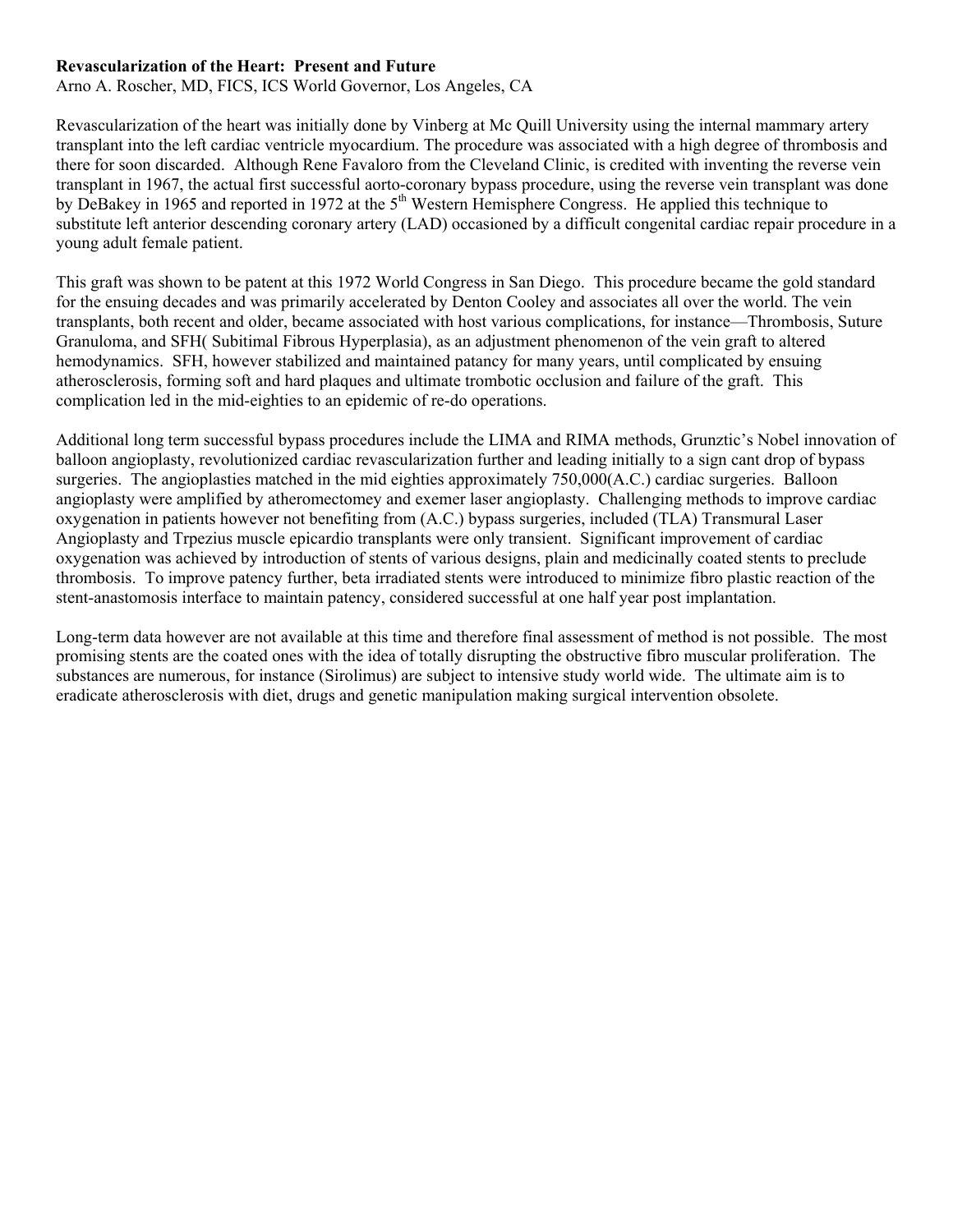## **Management Of Recurrent Anorectal HPV Warts – Up-Date**

Ruiz-Healy F, FICS, Sosa-Gallegos J, FICS, Hernández-Ortega JL, FICS, Castillo-Fierro A, FICS, Service of Colo-Proctology. Service of General Surgery, Centro Hospitalario "Sanatorio Durango". Mexico City, México.

POURPOSE: Human Papillomavirus (HPV) in the anorectal region is a frequent disease, with malignant potential, limited therapeutic options and a recurrence rate of over 50 %.

MEHODS: A literature research was performed on Medline from 1995 to the present day. Causes of recurrence and current therapy for recurrent anorectal HPV were reviewed. Treatments including topical agents, surgical, antiviral, immunological and new investigations were analyzed.

RESULTS: Anogenital condylomata, strongly linked to HPV 6 and HPV 11, are usually related to sexual behavior. Immunosuppression is the most likely important risk factor for the progression and recurrence of anorectal HPV. To this date, effective therapy is not available. Podophyllin and acids (bichloroacetic and trichloroacetic) are the first line of therapy for minor and localized lesions. 5-fluorouracil (5-FU) has an effective rate in around 60% of patients. Larger lesions usually require surgical excision and/or fulguration. Intralesional interferon may be a useful adjunct to surgery and reduce recurrence. New treatments are reported with CO2 laser. Several pharmacologic approaches are being used to stimulate immunologic response. New antiviral agents are under investigation. Radiation therapy is reported in the management of giant perianal condylomata. Vaccines up to date, have demonstrated immunogenicety, but no efficacy.

CONCLUSIONS: Anorectal Human Papillomavirus (HPV) is strongly linked as a sexually transmitted disease. Therapy is difficult and recurrence is a common problem. The immune status of the patient is an important factor to always be taken into consideration. Management includes topical agents, immunomodulatory therapy, fulguration, CO2 laser, excision and radiotherapy. Multi-option treatments are being considered.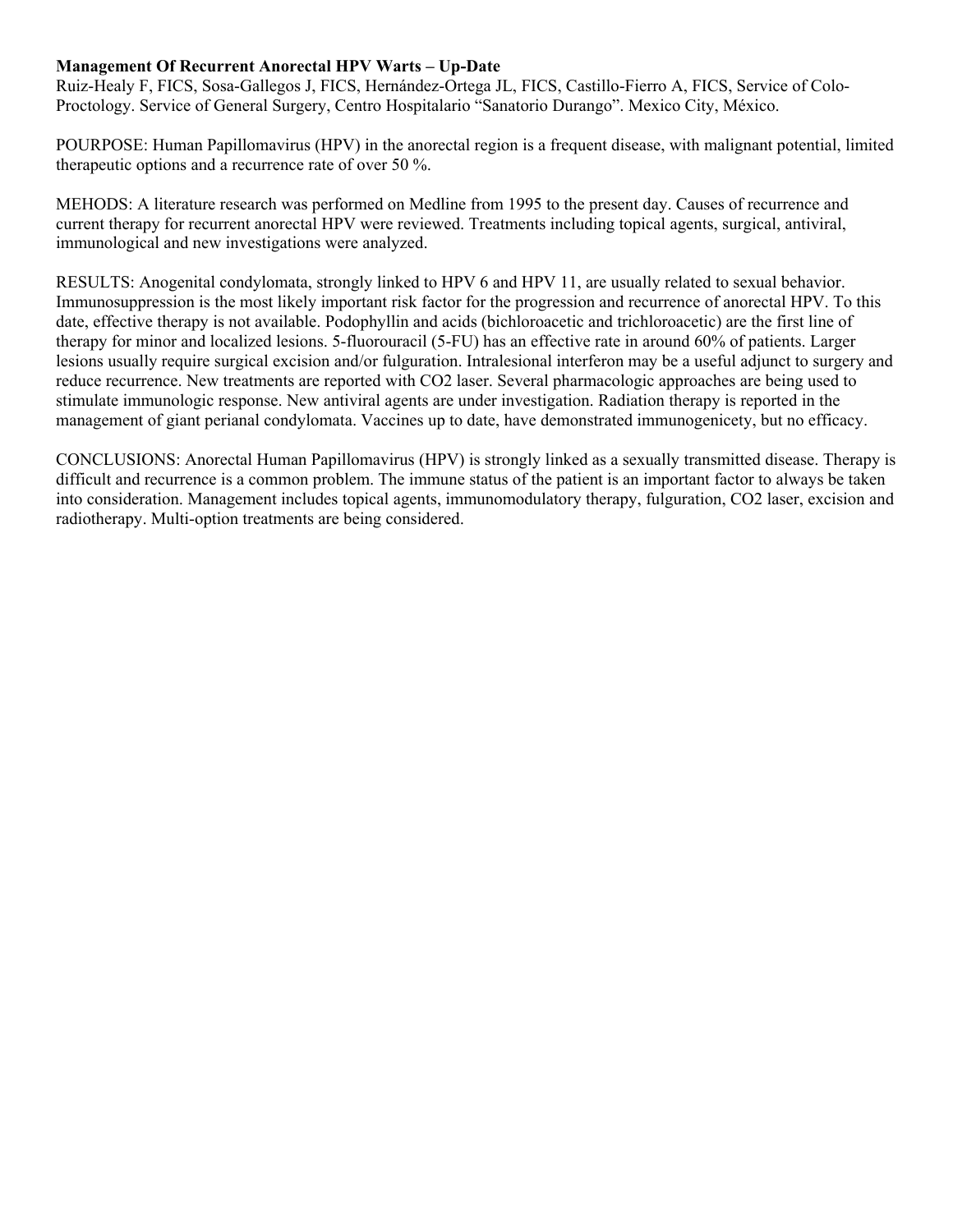#### **MULTICENTER STUDY OF PERCUTANEOUS ENDOSCOPIC DISCECTOMY**

Martin H. Savitz, MD PhD FACS FICS FRCS FAANOS

*Objective*: The purpose of the present study was to gather statistics from a comprehensive series of percutaneous endoscopic discectomies to accurately assess the overall incidence of complications and morbidity, to determine the rate of reoperation, and to adjudge the current role and efficacy of minimally invasive surgery in the armamentarium of a spinal surgeon.

*Materials and Methods*: Twenty-two spinal surgeons at 20 centers of minimally invasive spinal surgery around the world were contacted, and the statistics for 30,000 operations were gathered and analyzed. The type of endoscope varied; and methods of tissue modulation included radiofrequency, laser, and bipolar. The operative approaches are discussed, and a sampling of intraoperative photomicrographs is presented.

*Results*: The incidence of serious surgical complications— such as discitis, wound infection, transient cerebrospinal fluid leak, motor or sensory loss, and dysesthesia— was less than 1% in each individual series. The rate of recorded reoperation for the entire series was less than 1%. Patient satisfaction was over 90% due to same-day scheduling, small incision, short recuperation, minimal anesthesia, lower pain medication requirement, and early return to work.

*Conclusion*: Percutaneous endoscopic discectomy has become a significant alternative to open laminotomy/discectomy for herniated discs that are contained, protruding, prolapsed, or extruded.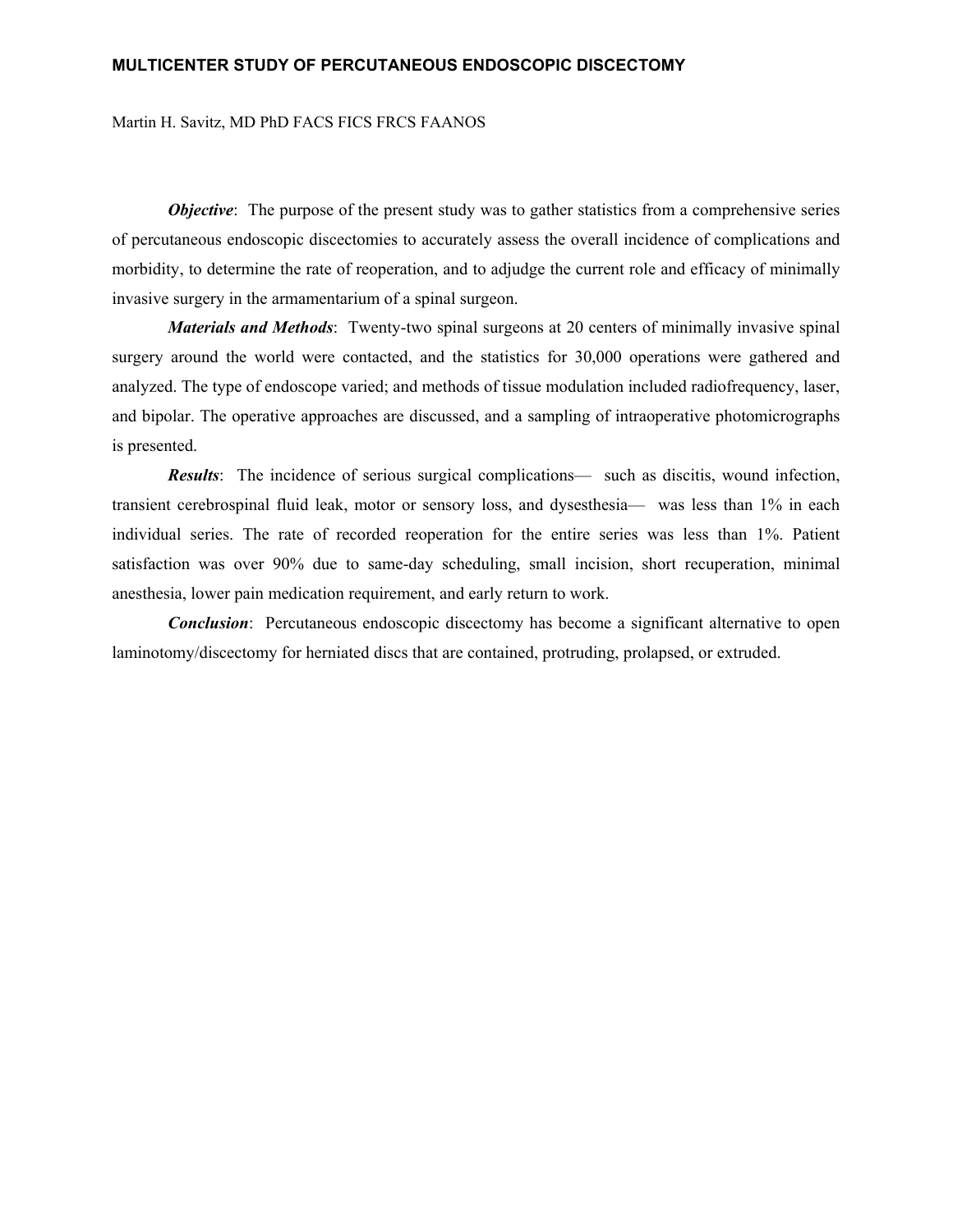**Hip Muscular Relationships: An SEMG View Of Muscular Agonism & Antagonism In Health And Disease**  Gabriel E. Sella, MD, MPH, MSc, PhD (HC), Adjunct Associate Professor, West Virginia University, Morgantown, WV, USA

# **PURPOSE:**

Objective demonstration of the hip intermuscular relationships through the range of motion (ROM) in asymptomatic adults. The secondary purpose is that of rehabilitating the hip muscles of symptomatic individuals to reacquire similar electrical activity properties and agonist/antagonist relationships.

#### **METHODS:**

Eight distinct hip muscles were tested with SEMG. A number of 284 discrete muscles were tested through rest and activity during six segments of hip ROM. The SEMG data (amplitude potentials) were compiled for statistical purposes including the calculation of the actual activity and resting potentials through the ROM for each muscle as well as regression analysis statistics for intermuscular relationships.

#### **RESULTS:**

Eight hip muscles SEMG results (µV RMS) were compiled in four tables and two charts. The tables represent the following: (1) ranking of the muscles in terms of activity through the segmental motions, (2) correlation coefficients among the eight muscles tested. The charts show the ranking of the pattern of the amplitude potentials for the eight muscles and six motions and the ranking of the energy utilization per muscle in motion.

#### **CONCLUSIONS:**

Eight hip muscles were tested through six hip segmental motions with SEMG. The amplitude potentials pattern allowed for a ranking of the muscles & motions as well as for intermuscular correlation coefficients representative of muscular agonism and antagonism. The data can be utilized in the clinical field within the surgical and rehabilitative perspectives to document the electrical activity of the given hip muscles and normalize it through the surgical and/or rehabilitative procedure.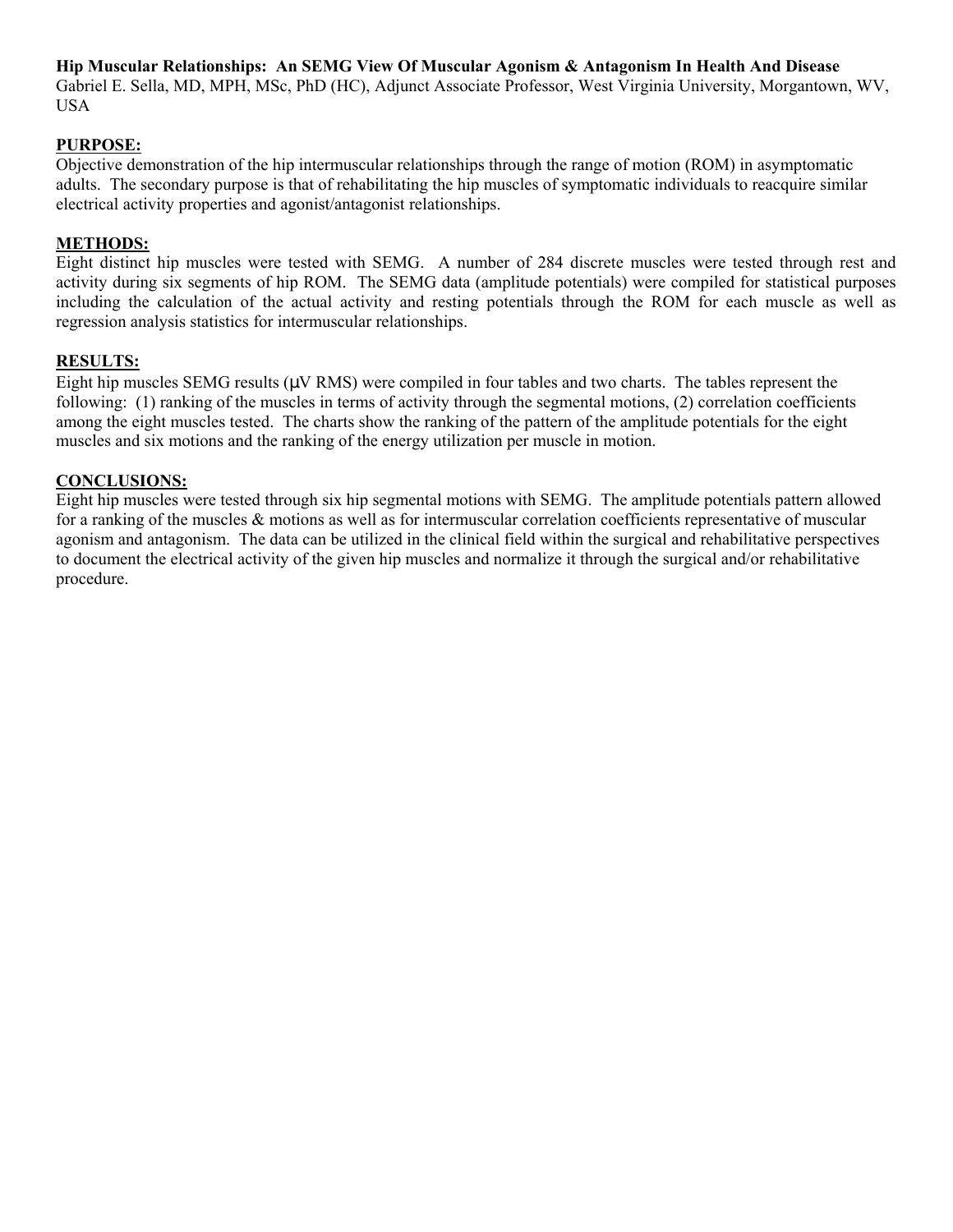# **Our Experience With Solvent-Dehydrated Cadaveric Dermis For Pubovaginal Sling Surgery**

Ajay Singla, Rahmi Onur, Wayne State University, Department of Urology, Detroit, 48201, MI

**Purpose.** To describe our experience with the use of solvent-dehydrated cadaveric dermis in pubovaginal sling surgery for the treatment of stress urinary incontinence (SUI).

**Methods.** Twenty-five women with type III and Type II/III SUI underwent allograft dermis pubovaginal slings. Preoperatively, all patients were evaluated by a detailed urogynecological evaluation, voiding diary, pelvic examination and urodynamic investigation. Graft material as a sling was 2 x 12 cm solvent-dehydrated cadaveric dermis. Of patients with SUI, eight (32%) had significant pelvic organ prolapse and underwent additional pelvic reconstructive surgeries. Outcome was assessed by Urogenital Distress Inventory (UDI-6) short form and a standardized follow-up incontinence and treatment satisfaction questionnaires.

**Results.** Twenty (80%) patients were cured of stress incontinence symptoms with 17 wearing no pad and 3 reported occasional stress urinary incontinence and used 0 or 1 pad with a mean follow-up of 12 months. Five (20%) patients in our series experienced same amount of leakage as before the surgery. Mean day of hospital stay was 1.8 days (range 1-4). Seventy-six percent of the patients indicated that urinary incontinence was no longer negatively affecting their daily life and satisfied the procedure.

**Conclusion.** Early experience suggests that allograft dermis had comparable results to both autologous and allogenic materials. However, larger and comparative prospective studies with long term results and randomized comparison of tissue preparation techniques are warranted.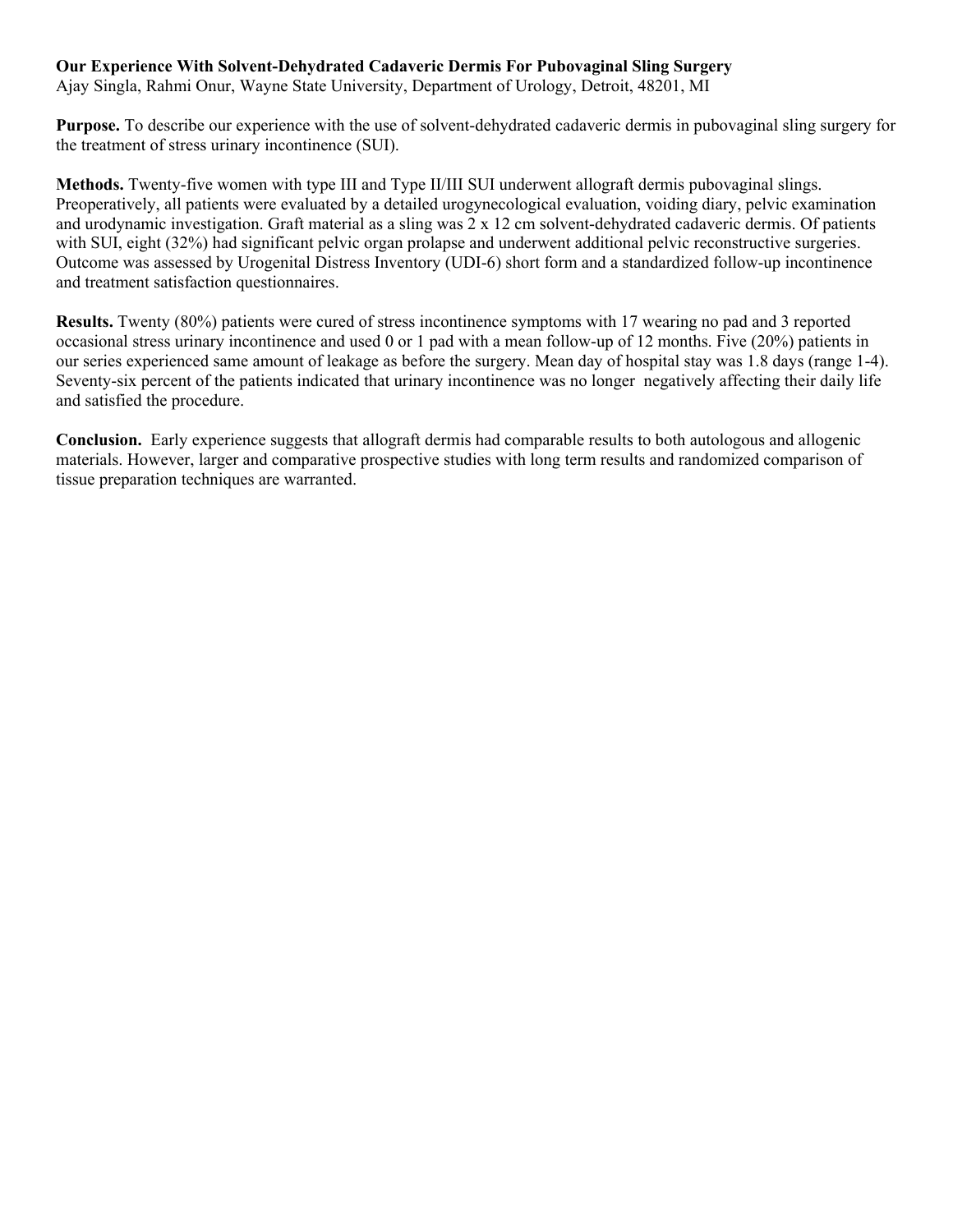# **Abdominal Sacrocolpopexy With A New Bone-Anchoring Technique In The Treatment Of Pelvic Organ Prolapse**

Ajay Singla<sup>1</sup>, Gene McNeeley<sup>2</sup> and Susan Hendrix<sup>2</sup> Wayne State University, Departments of Urology<sup>1</sup> and Obstetrics and Gynecology<sup>2</sup>, Detroit, MI

**Purpose:** The efficacy of a new-bone anchoring method for suspension of the vagina or cervix to the sacrum in the management of severe pelvic organ prolapse was evaluated.

**Methods:** A prospective assessment of 35 consecutive patients undergoing colposuspension with the Straight-In<sup>®</sup> Sacral Colpopexy System that utilizes titanium bone anchors for placement of permanent non-absorbable sutures and a silicone coated polypropylene mesh. Data on demographic information, associated procedures, and perioperative morbidity were collected. Apical vaginal support was evaluated at the first and subsequent post operative visits and recorded.

**Results:** Colposuspension was performed in 35 women requiring surgical treatment of severe pelvic organ prolapse utilizing the Straight-In<sup>®</sup> bone anchoring system. Ten women had a previous hysterectomy while 25 had the uterus intact. The vaginal cuff was suspended in 10 women. Obliteration of the cul de sac and anti-incontinence procedures were performed in 30 and 10 patients, respectively. There were no intra-operative complications related to the procedure. Vaginal mesh erosion occurred in one patient  $1\&1/2$  years after placement required exploration and removal. All patients demonstrated excellent apical support with 6 week to 24 month follow up. There have been no recurrences of uterine or vaginal vault prolapse.

**Conclusion:** The Straight-In Sacral Colpopexy System<sup>®</sup> simplifies suspension of the vagina and cervix to the sacrum. We feel using bone anchors instead of the traditional suture method minimizes the risk of hemorrhage from the sacral plexus. The silicone treated polypropylene mesh excellent support in pelvic reconstruction.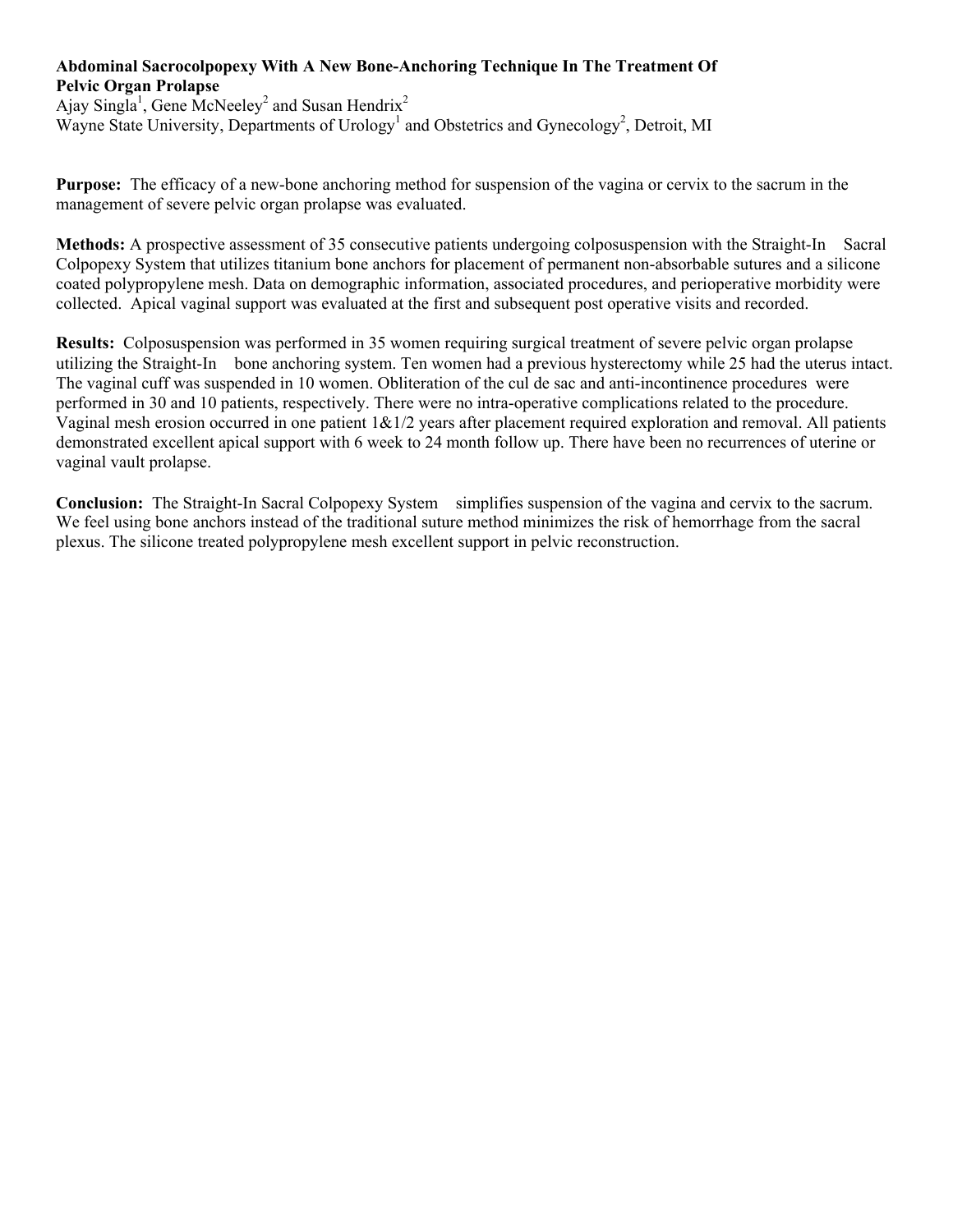#### **Lung Transplantation: Update**

Wickii T. Vigneswaran, MD, FACS, FRCSC, FRCS, FICS, Chief of Thoracic Surgery, Loyola University Medical Center, Maywood, IL

Lung transplantation is an effective treatment for end-stage lung disease. The most common indications for lung transplantation have been chronic obstructive pulmonary disease, antitrypsin deficiency emphysema, cystic fibrosis, pulmonary fibrosis and primary pulmonary hypertension. However patients with less common diseases including sarcoidosis, lymphangioleiomyomatosis, granulomatous lung diseases, limited broncho-alveolar carcinoma and Eisenmenger's syndrome also benefit from isolated lung transplantation.

The major limitation for lung transplantation is the donor availability. Therefore all patients who would benefit from lung transplantation will not be able to receive one. Certain selection criteria are used to identify the patients among this group who would most benefit from transplantation and who are likely to survive the procedure. These guidelines for selection of patients are generally adopted by all lung transplantation centers with minimal variations.

Patients are offered either single lung or a bilateral lung transplant or a combined heart-lung transplant to replace their native lung. In the pediatric population lobar transplantation from cadaver and living donors had been used successfully.

The outcome following transplantation has been rewarding with over 70% one year survival and around 45%, 5 year survival. Majority of the survivors lead an active life following transplantation. The late attrition is related to complication such as rejection and infection. The major cause of late morbidity and mortality is bronchiolitis obliterance, believed to be the result of chronic rejection.

During the next decade, ongoing clinical and basic research promise even greater understanding of transplantation medicine and surgery with refinement in patient care and outcomes following lung transplantation.